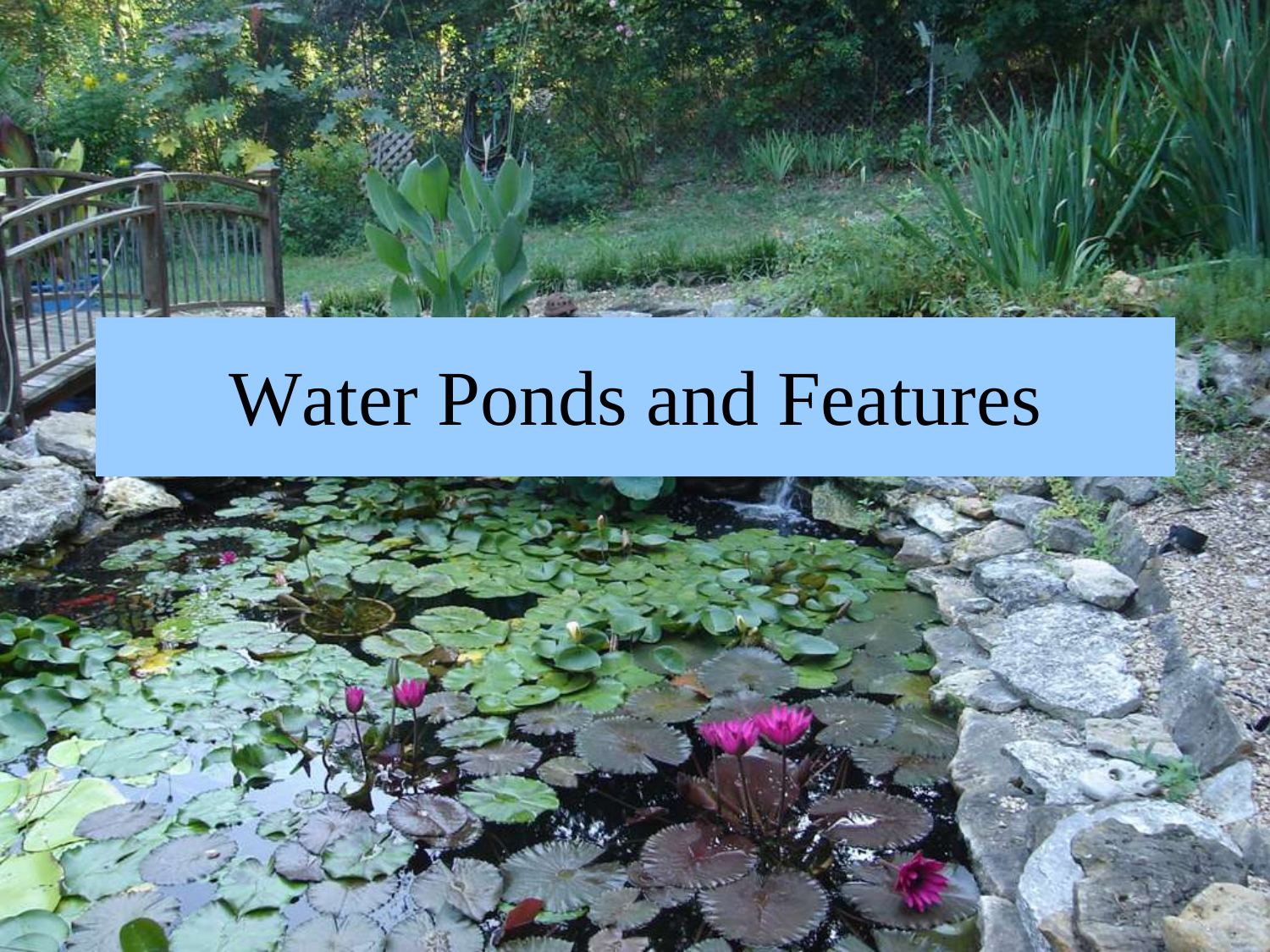#### Ponds

• Ponds add a relaxing and peaceful aspect to the garden while attracting an abundance of wildlife such as birds, butterflies, dragon flies, frogs,lizards…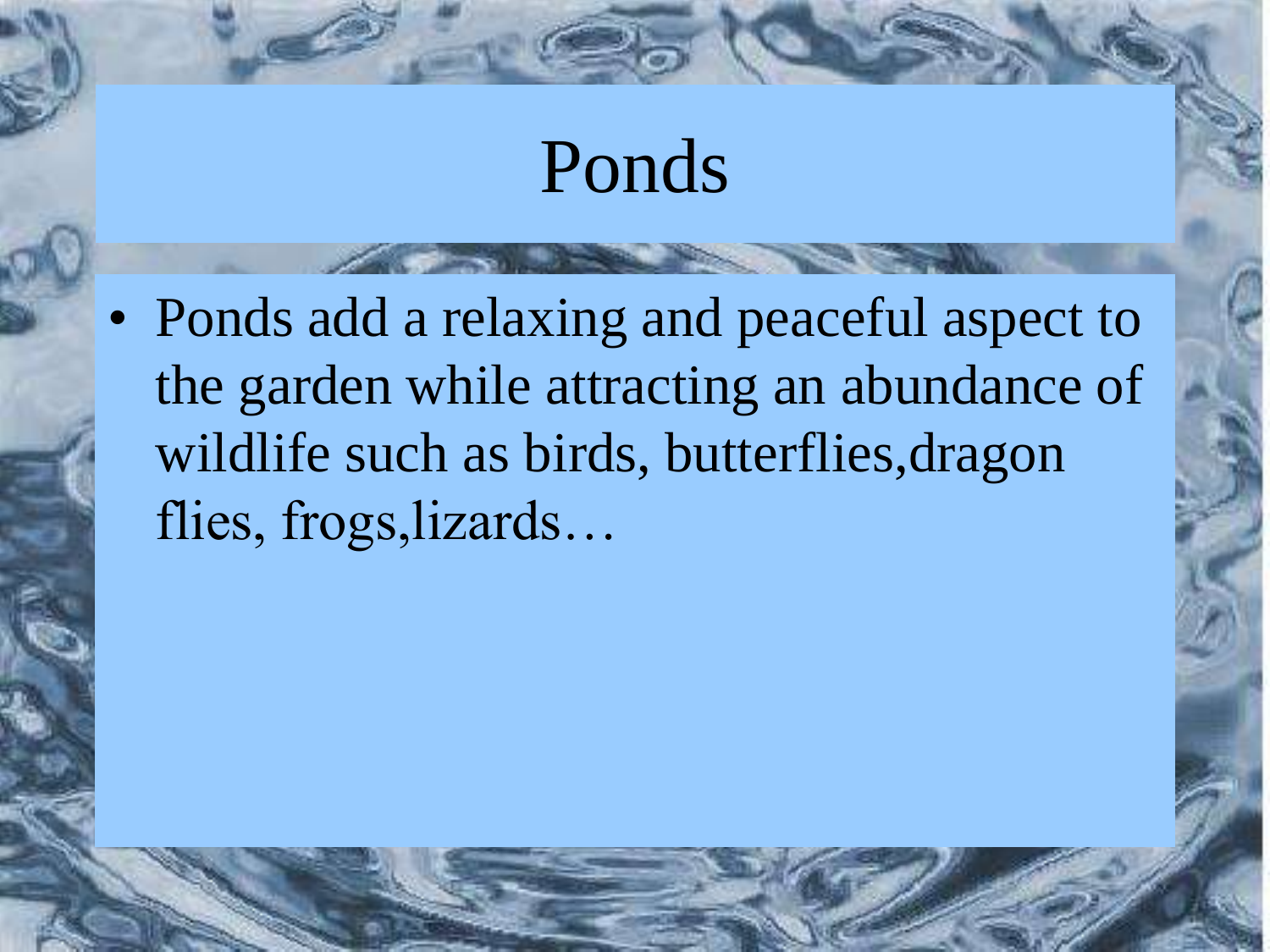### Location, Location, Location

- Visible from the home or patio
- For most pond plants plan for five to six hours of sun
- A way from trees—tree roots may puncture the lining or crack the concrete and the leaves cause decline in water quality and can plug up the filtering system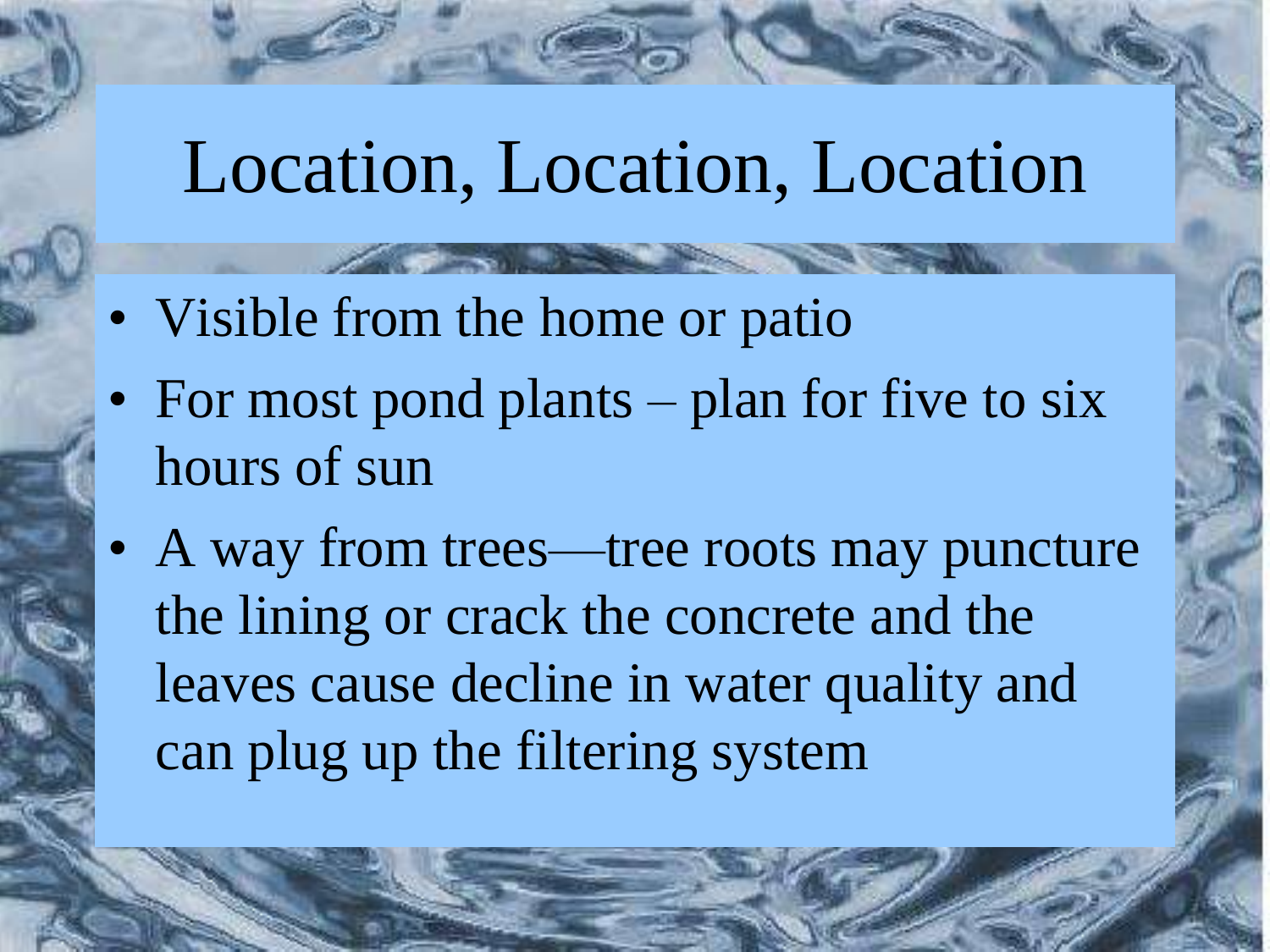### Location continued

- Avoid low areas—run off from pesticides, herbicides, and fertilizer can cause problems
- Water run off can build up under the liner
- If you must build in a low area—plan to build up the sides of the pond
- Slopes are great for stream and waterfall construction.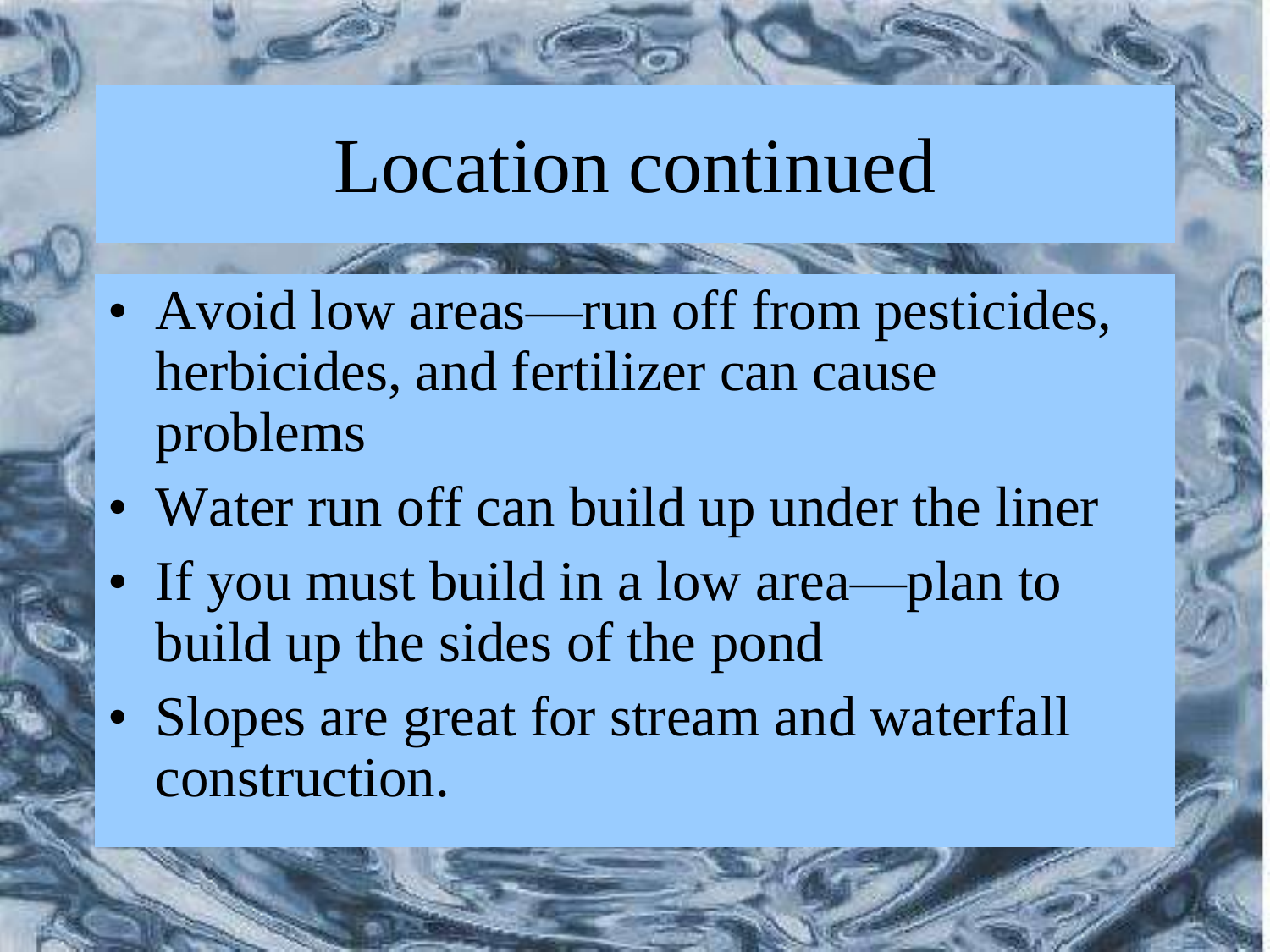### Inside city limits/subdivisions

- Check local codes for:
- Does it need to be fenced if so height of fence/gate access restrictions
- Depth restrictions
- Permits required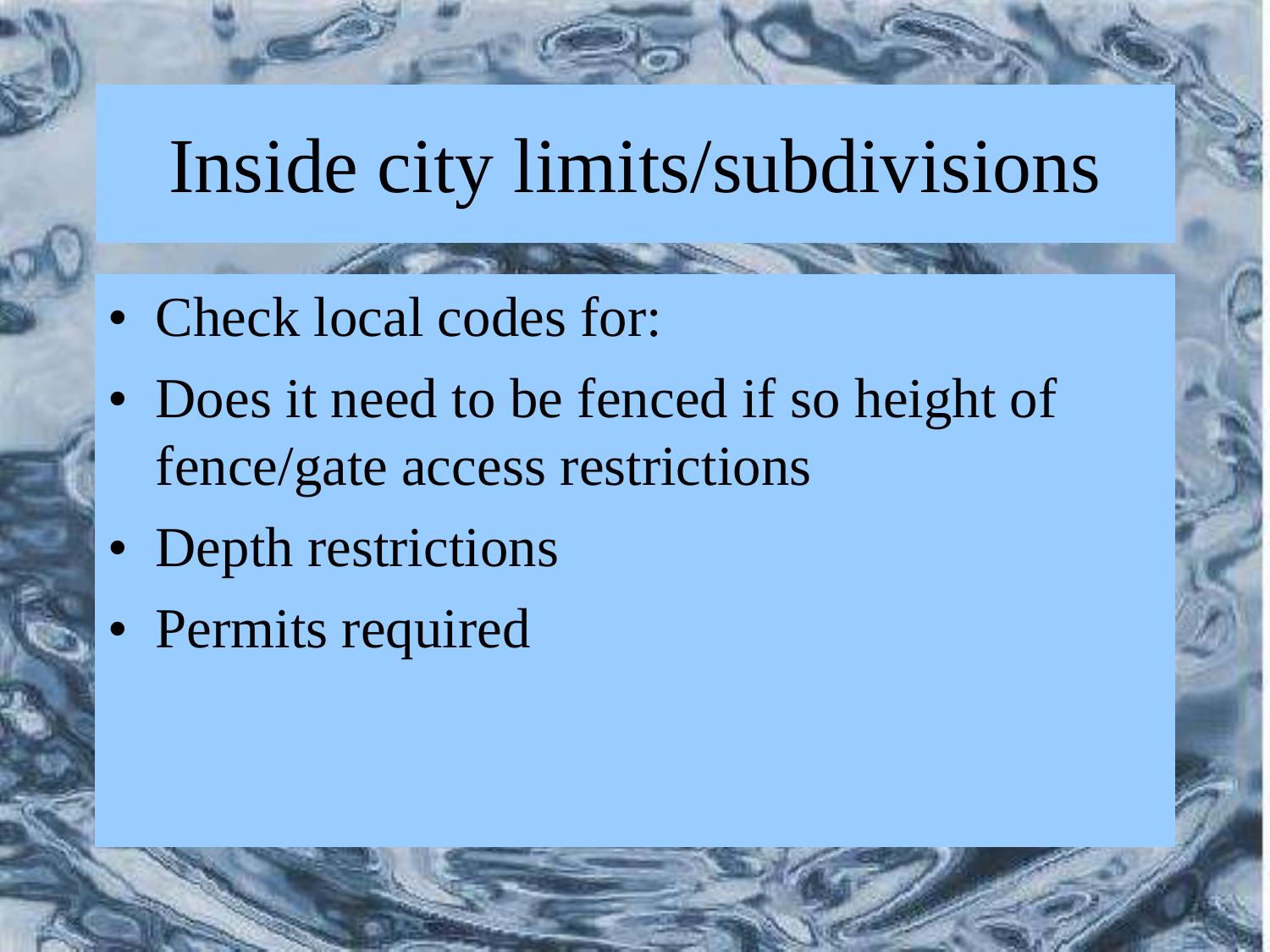## Design

#### • Professionally designed and built

or

• Do it yourself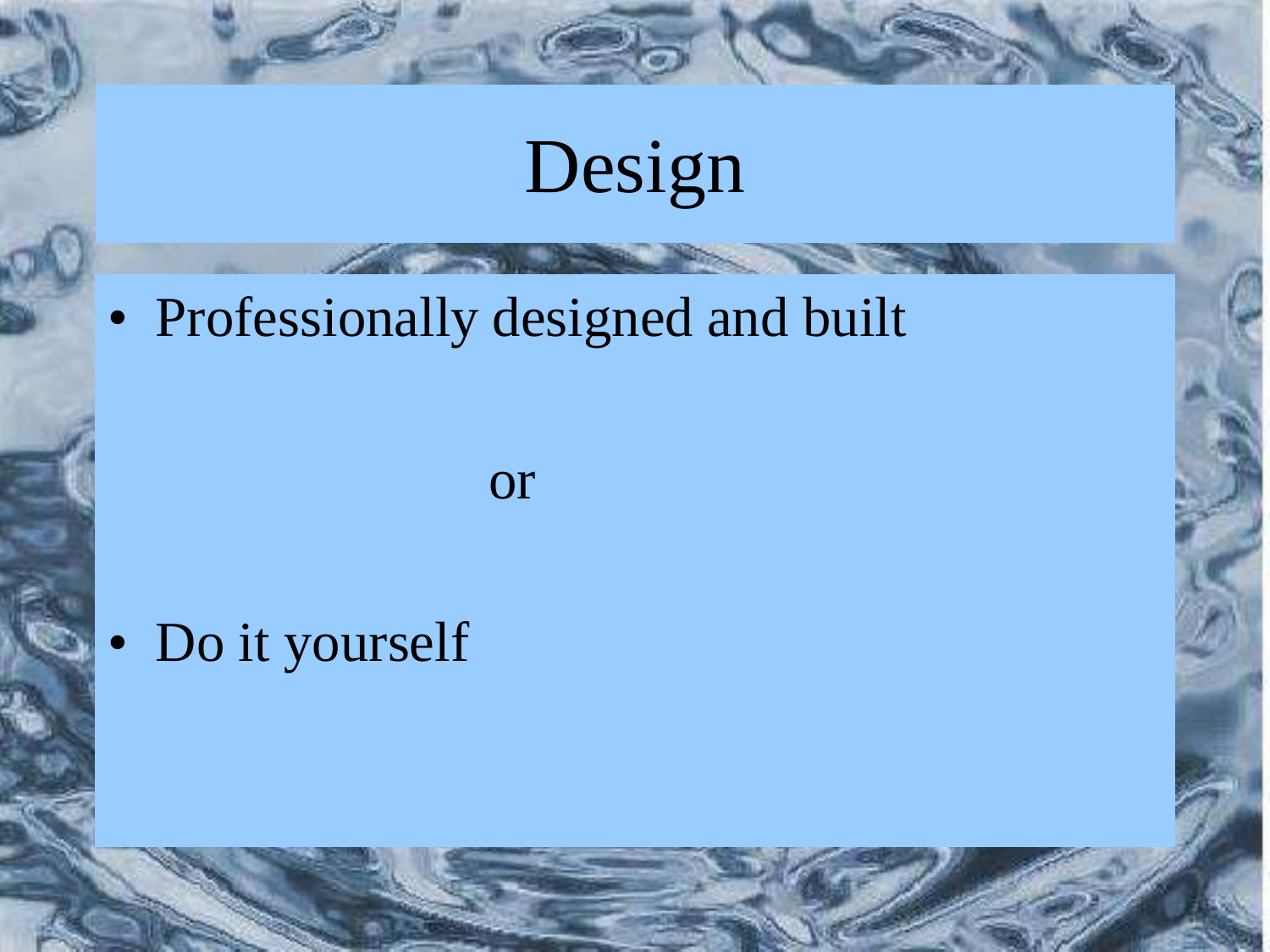#### Determine the size of the pond

Space available for the pond Budget Plan to build the pond large so you do not have to enlarge it next year One lily can cover 6 to 30 square feet Fish—Koi like a minimum of 2 feet deep and 2 feet deep deter raccoons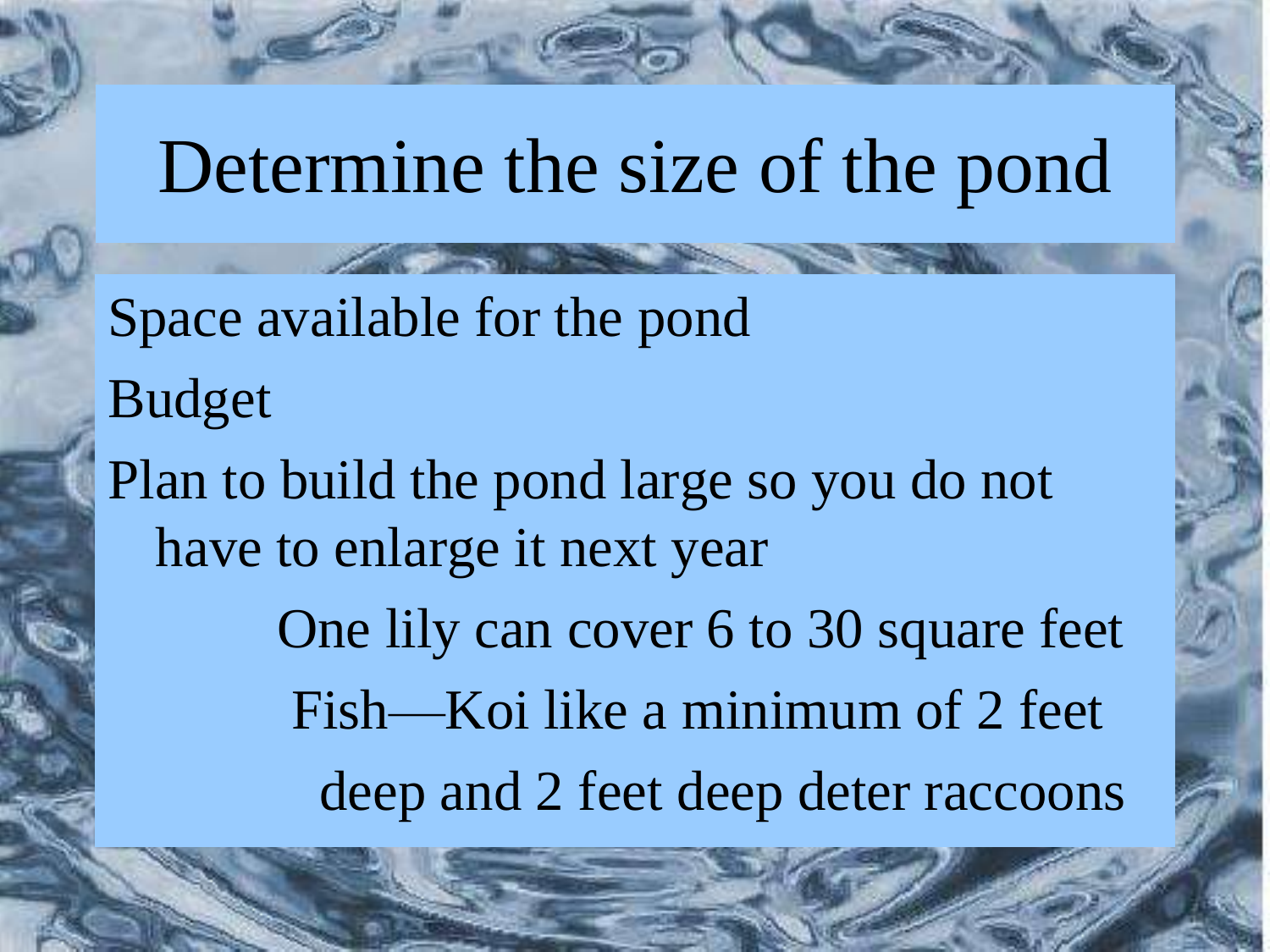## Waterfall

- Height
- Width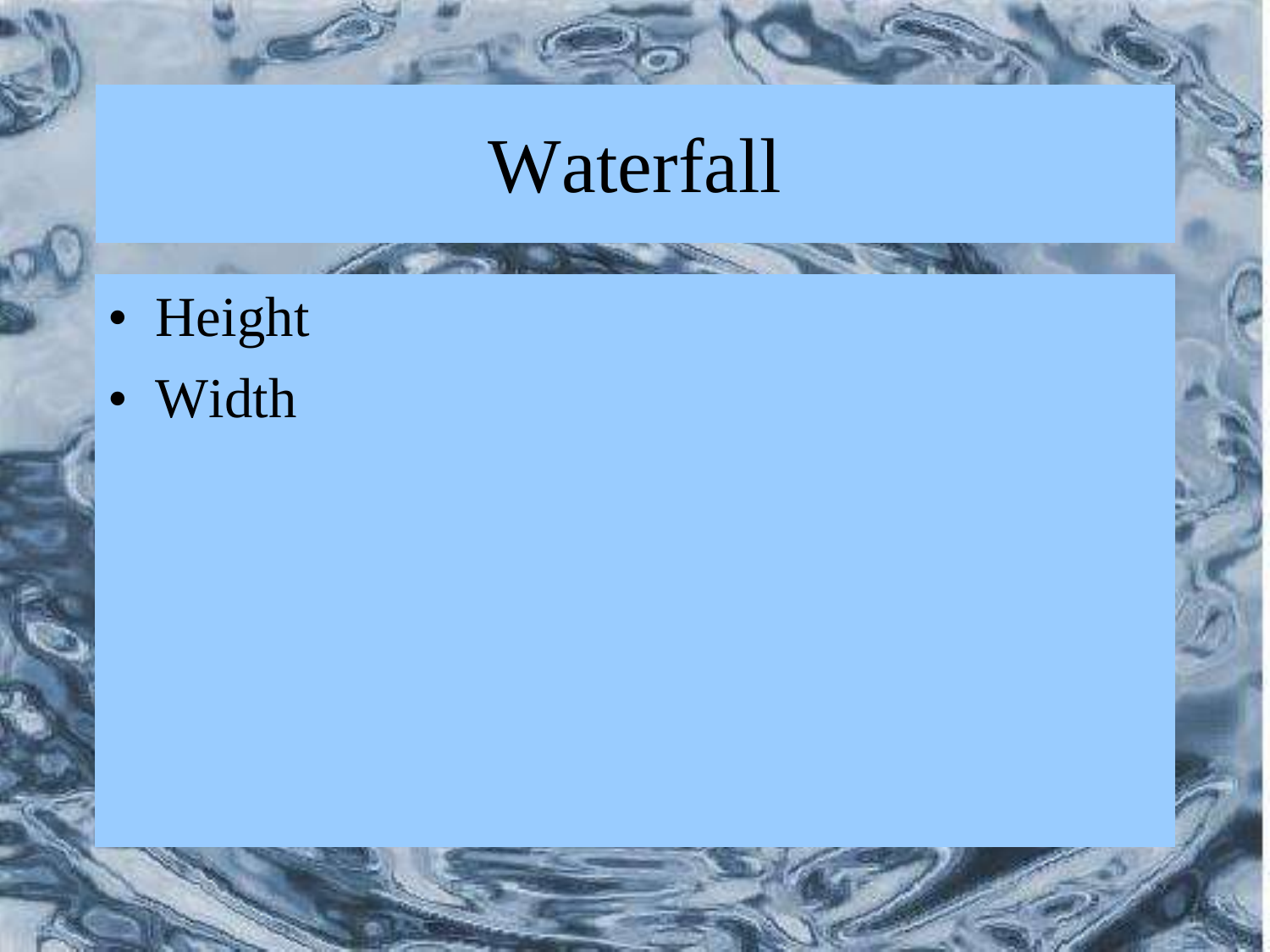#### Pond size

- The width, height, and depth of the pond are a big consideration
- Roof liner EDPM comes in 20' width and so the maximum width would be 13 to 14 feet wide
- EDPM can be special ordered in more sizes but this may increase cost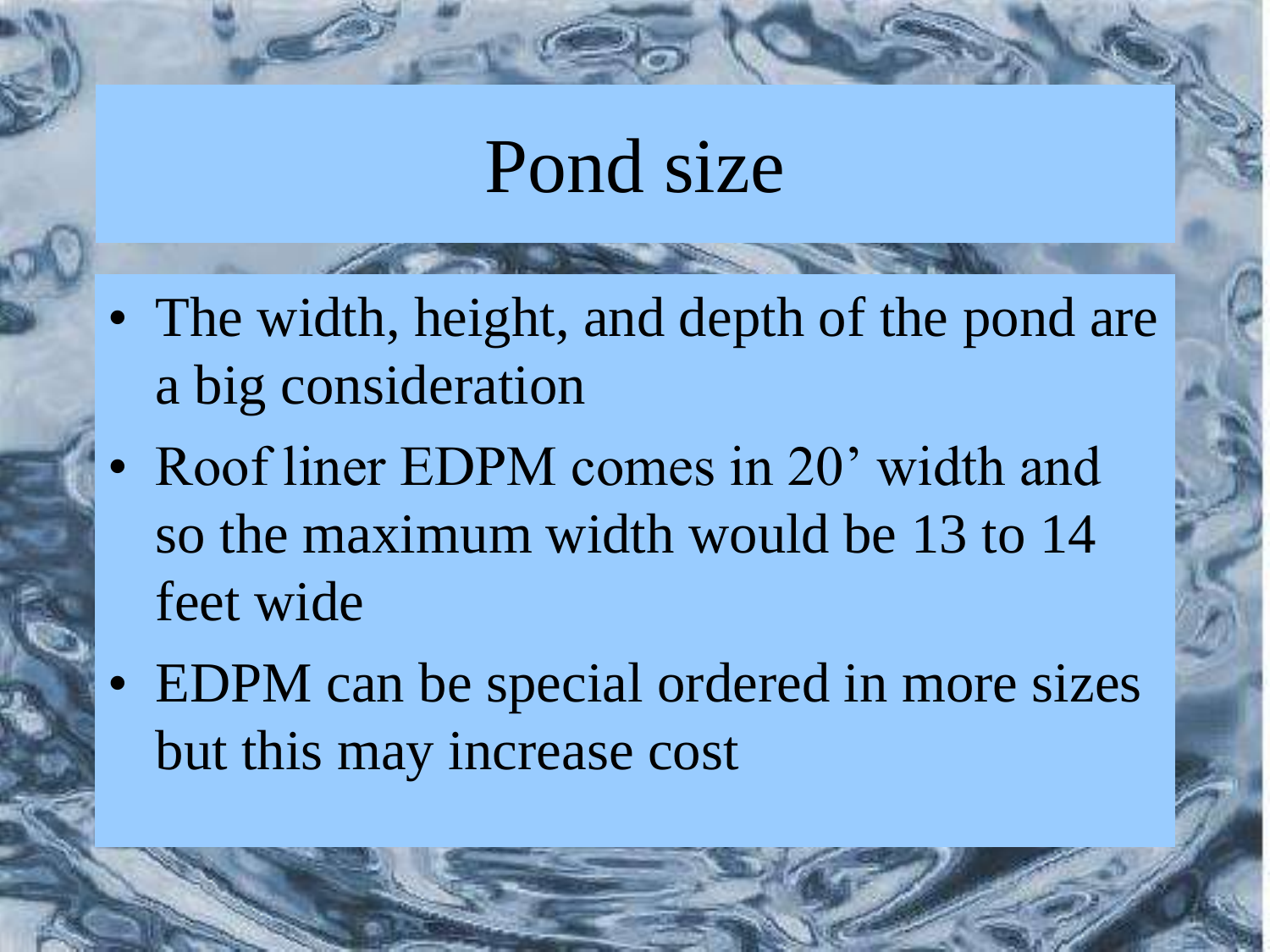### Stream

- Ground contour
- Slope

#### or Build with pond excavating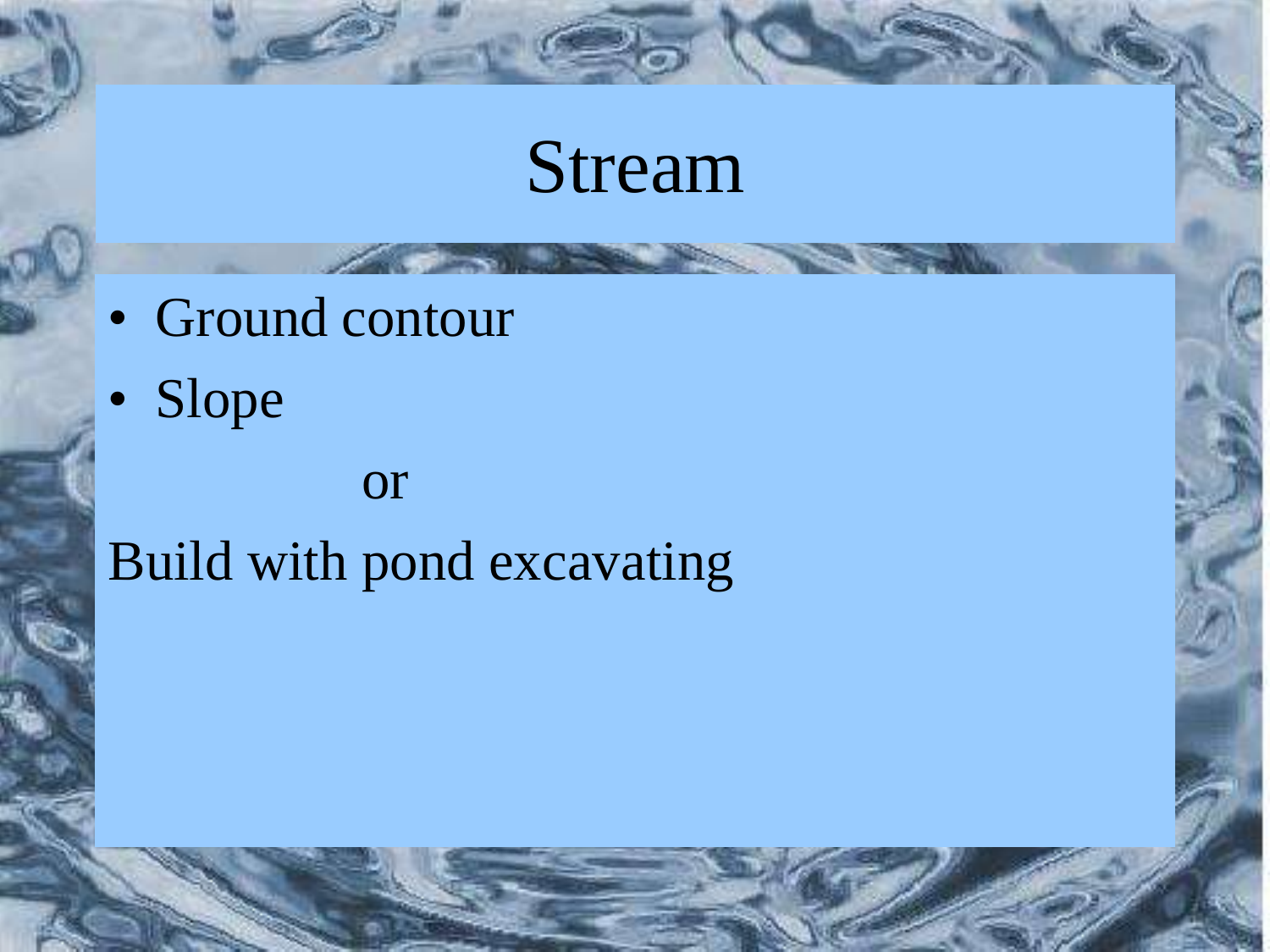### Filtering

- Mechanical filtering at the waterfall—may be more labor intense with weekly maintenance needs
- Skimmer –catches the leaves/debris but again may be more labor intense with daily maintenance needs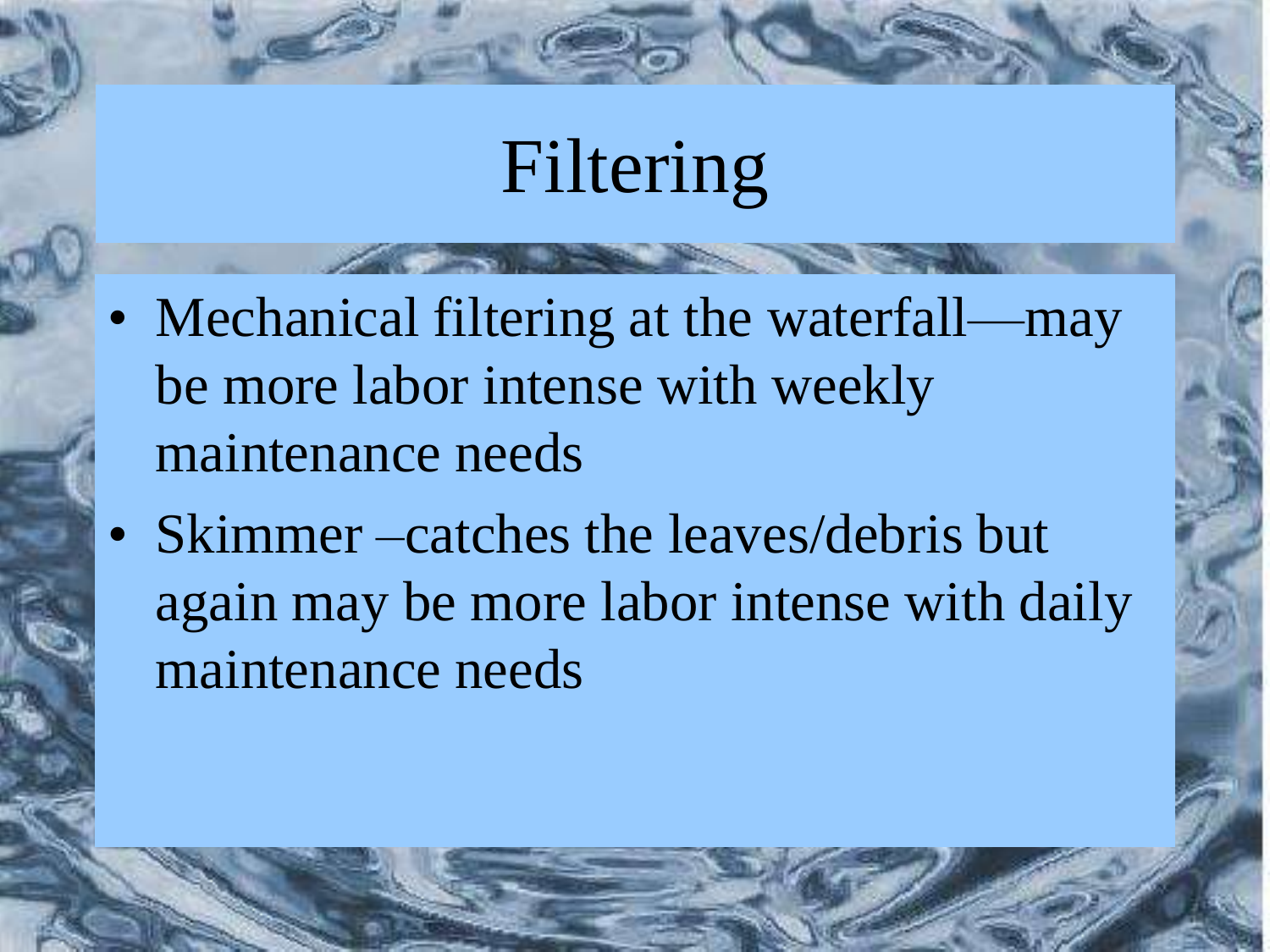## Filtering continued

- Biofilter—back flush weekly and can be incorporated into the water fall
- UV light \$100 to \$400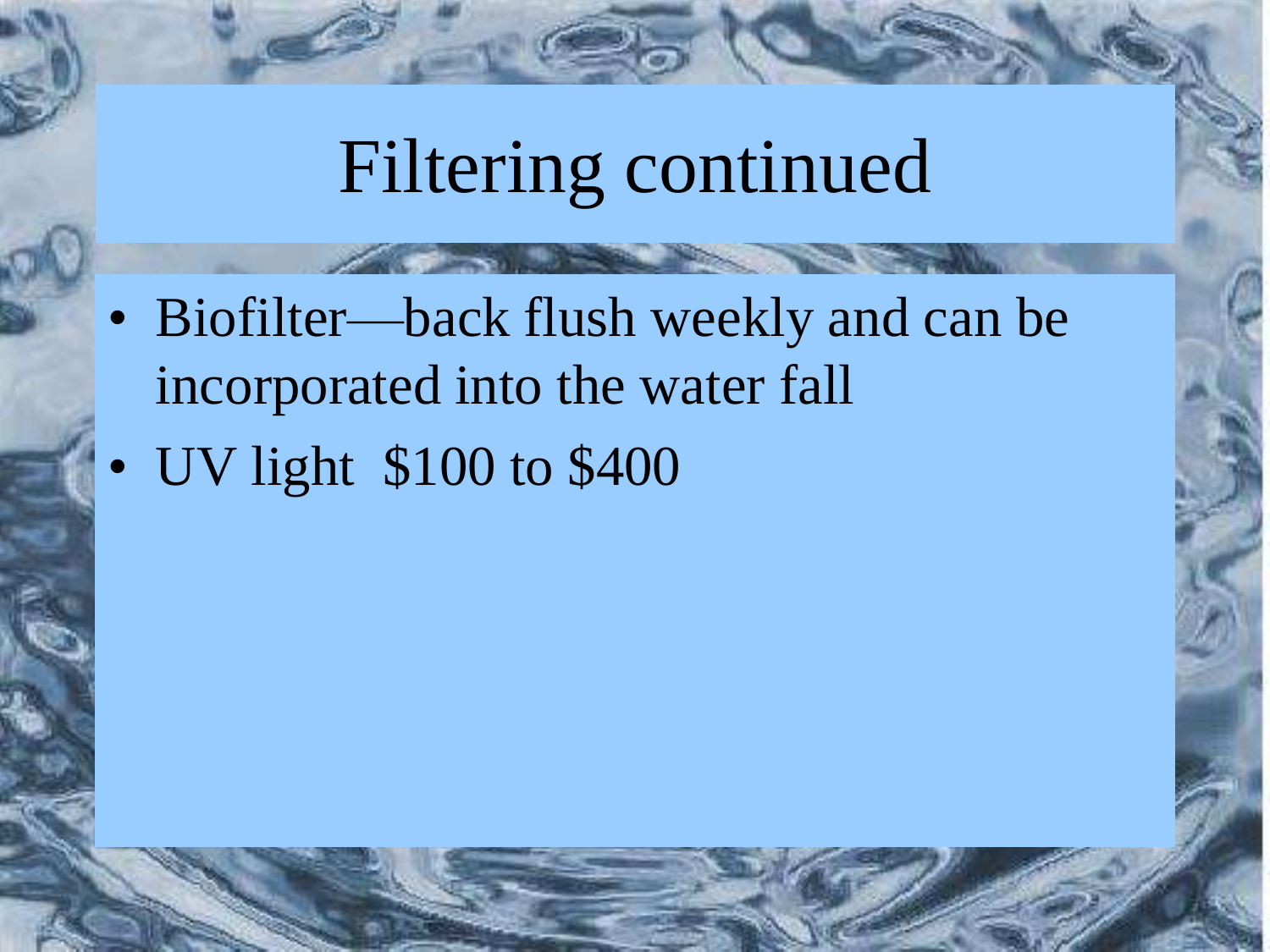## Bogs for Filtering

- Natural
- 20% to 30% of the ponds surface area
- Labor saving
- Bog plants use up the Nitrates and other nutrients which limits algae growth in the pond.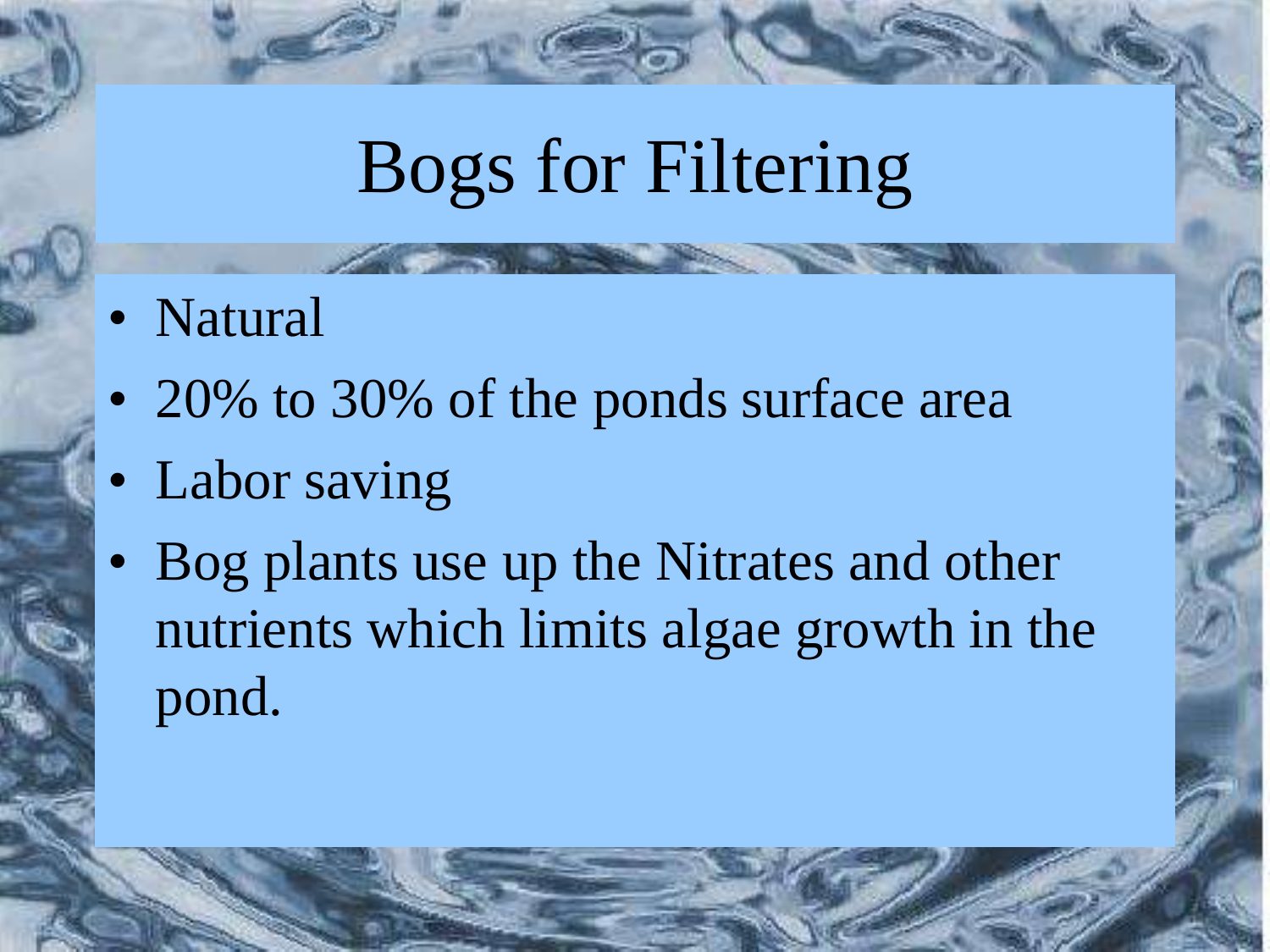### Filtering need for Show Koi

• If planning to have a pond for show koi then the designs usually include larger filters to lessen the stress on the koi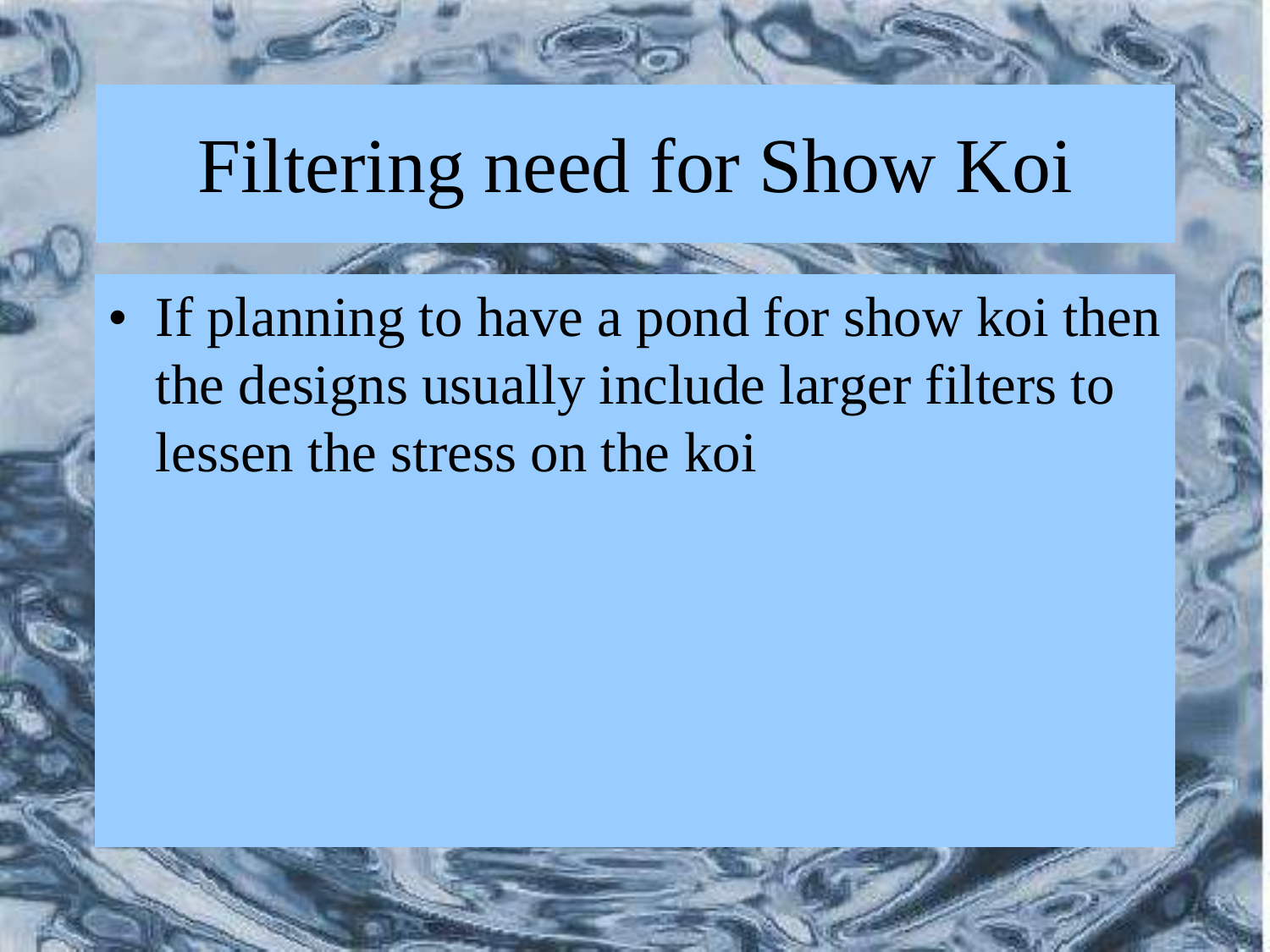### Pond Construction

• Pond building materials Concrete **Gunnite** EPDM liner (most common material) 45 or 60 mil • Preformed Ponds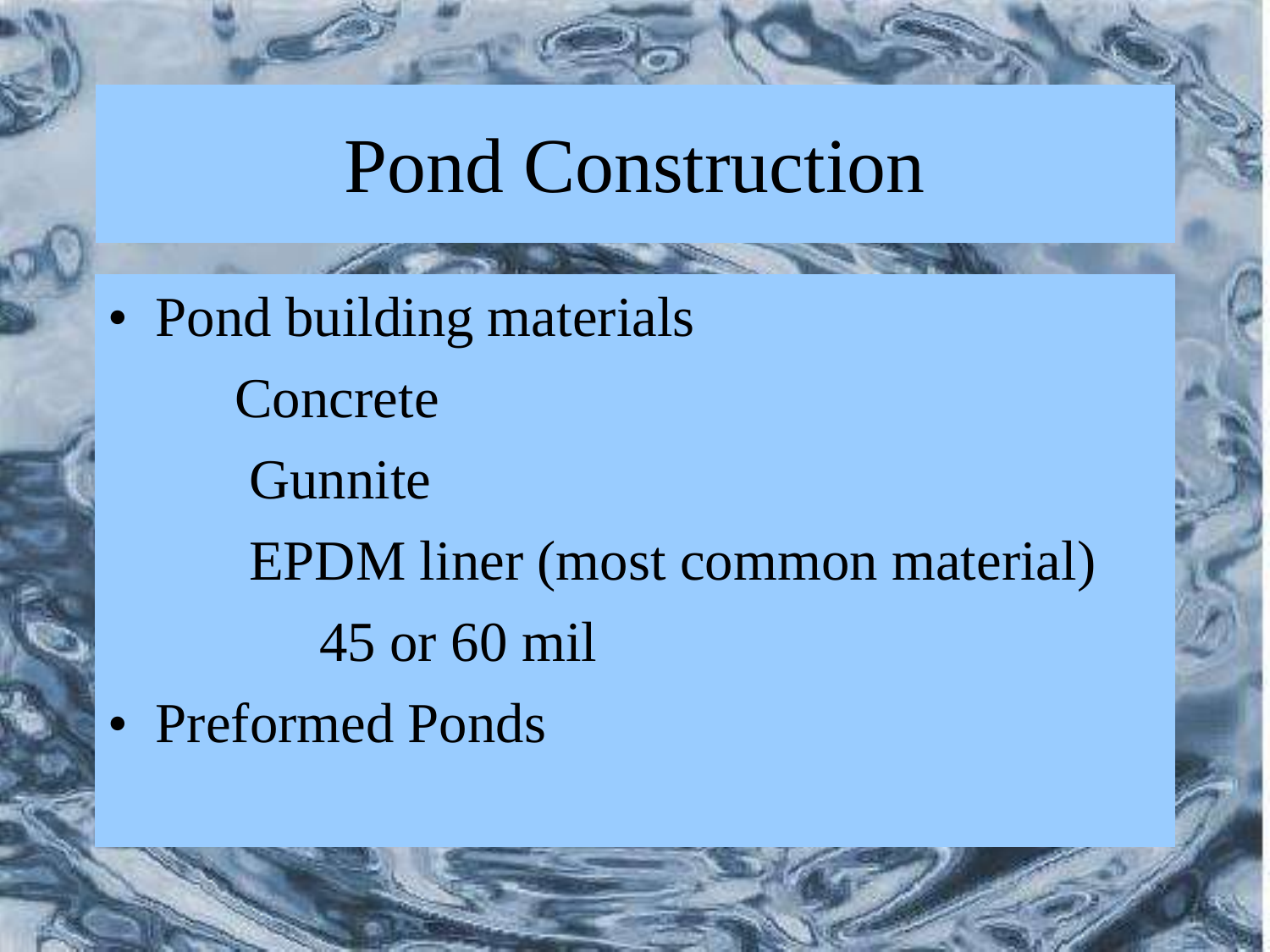## Pond Digging

- Dig by hand
- Rent a backhoe
- Hire someone else to do the digging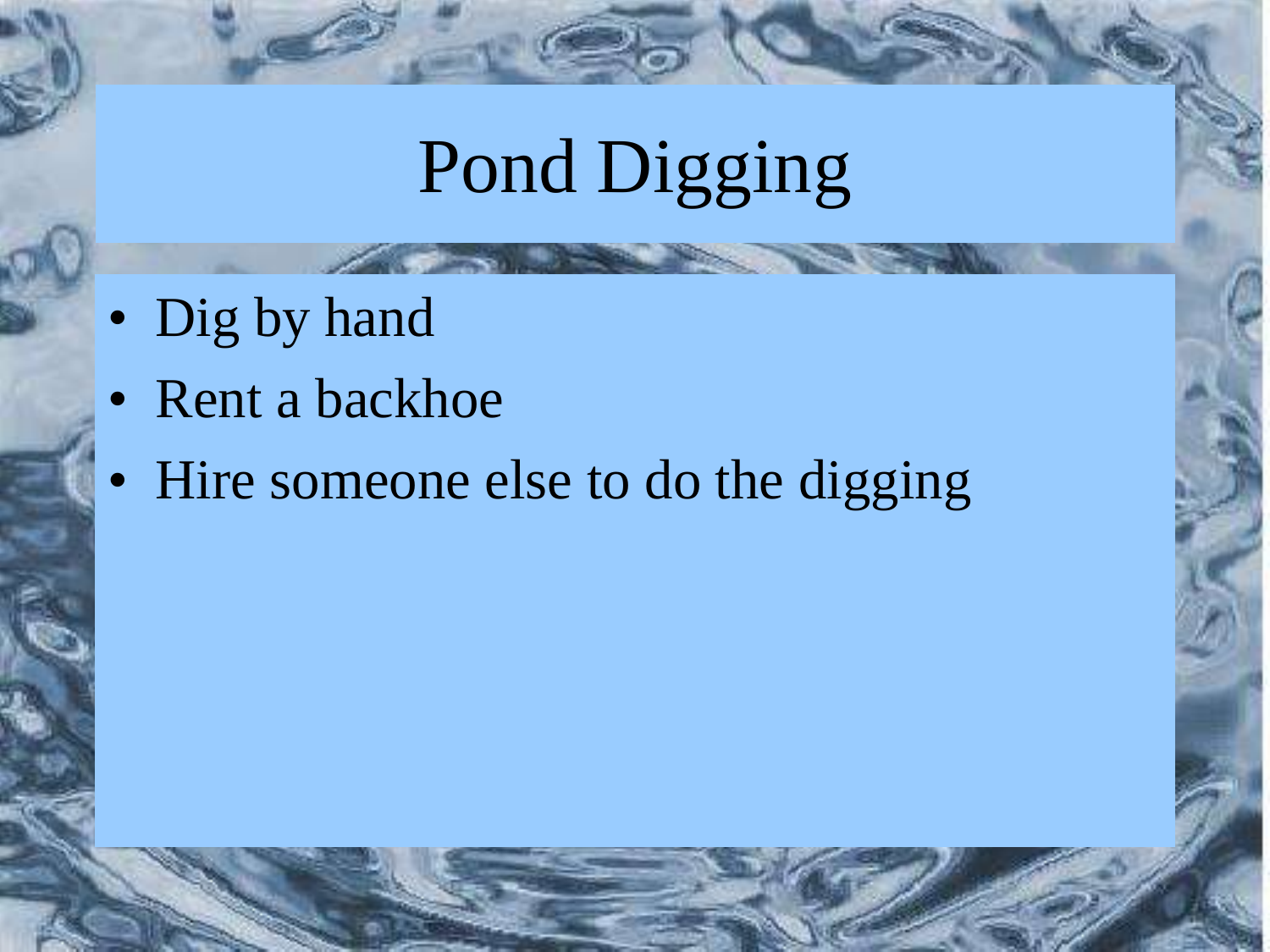## Digging the Pond

E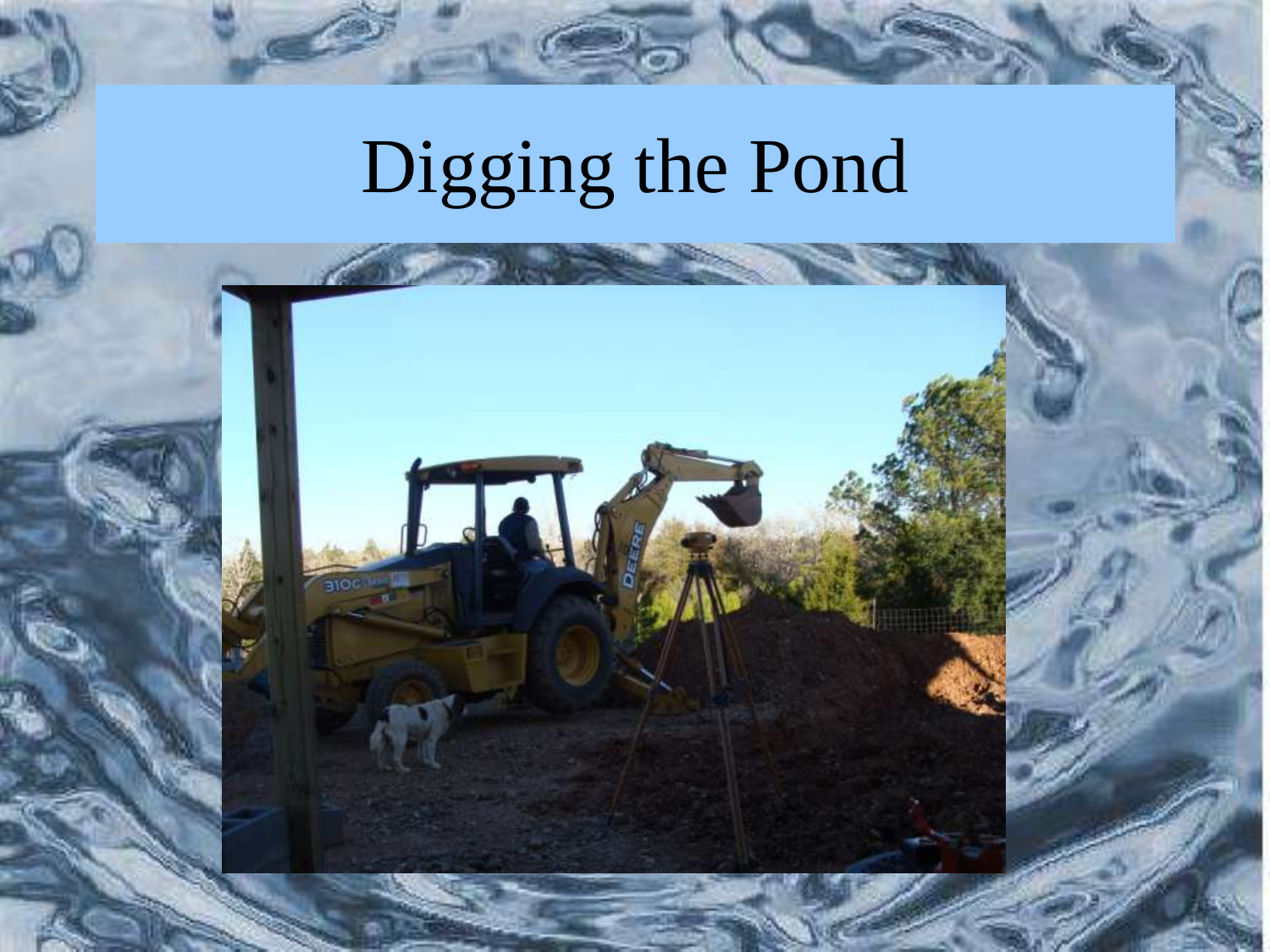## Using the Fill From Pond Hole to Build Waterfall Feature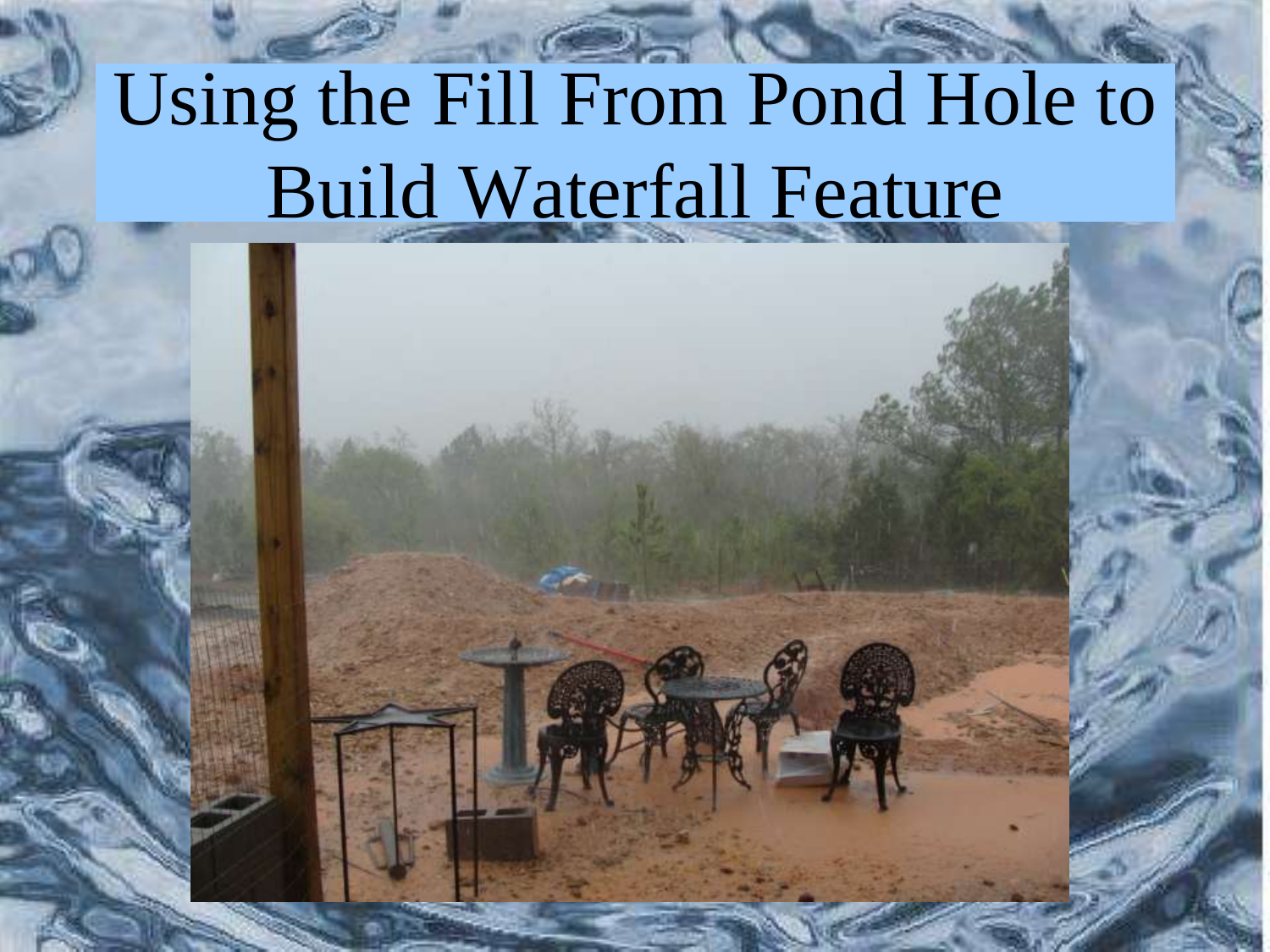# Padding

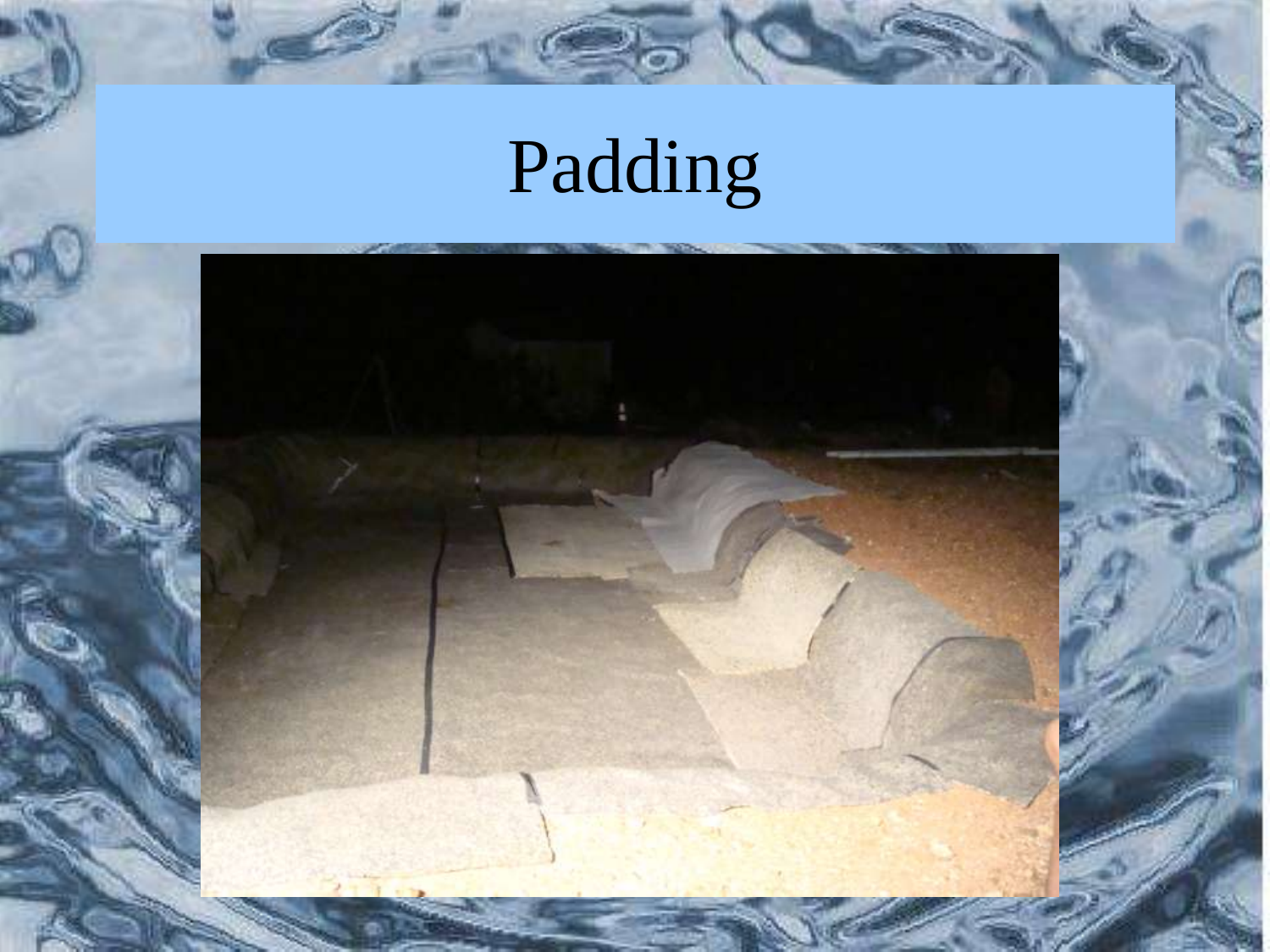## Liner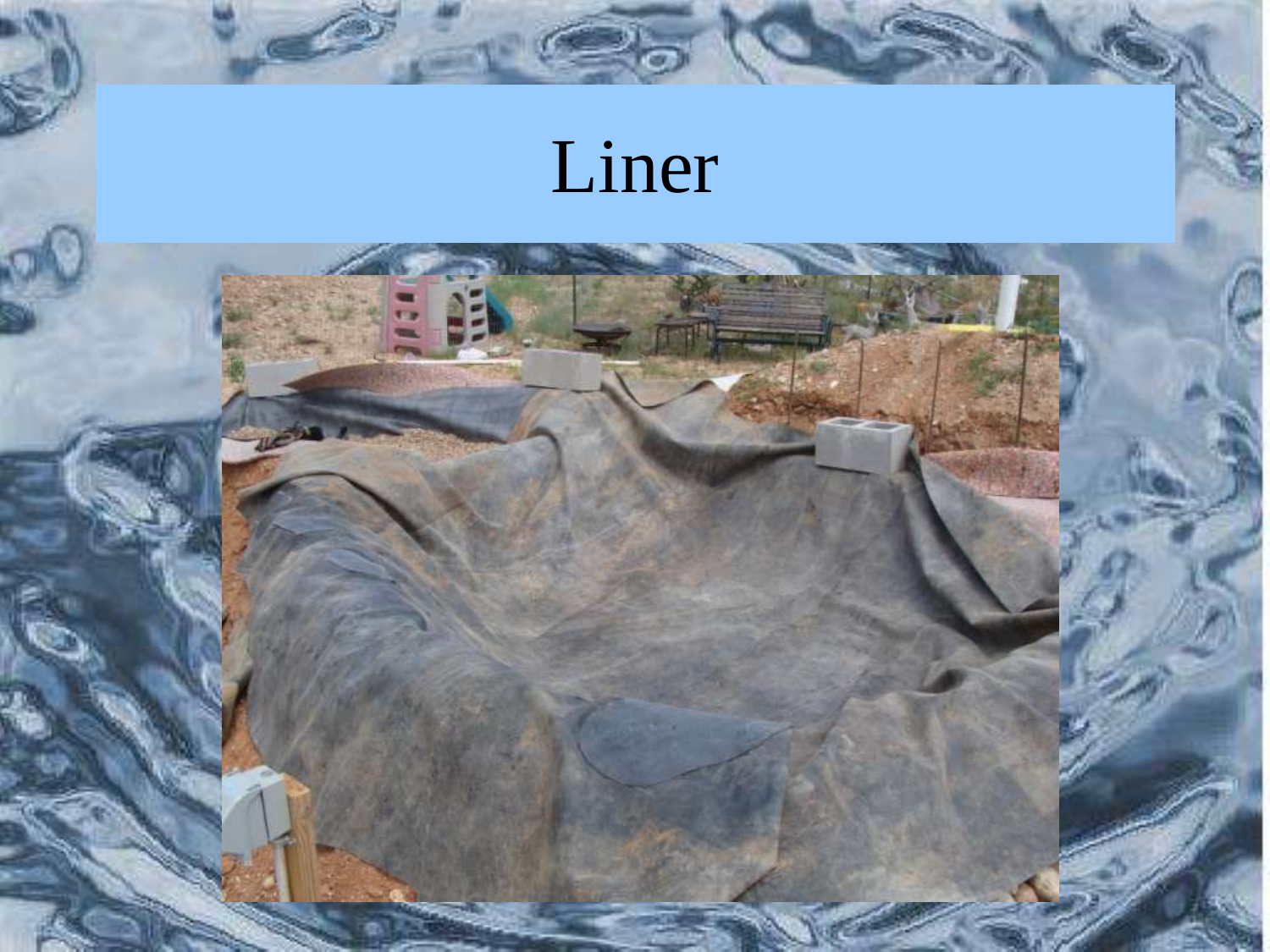## Rocks

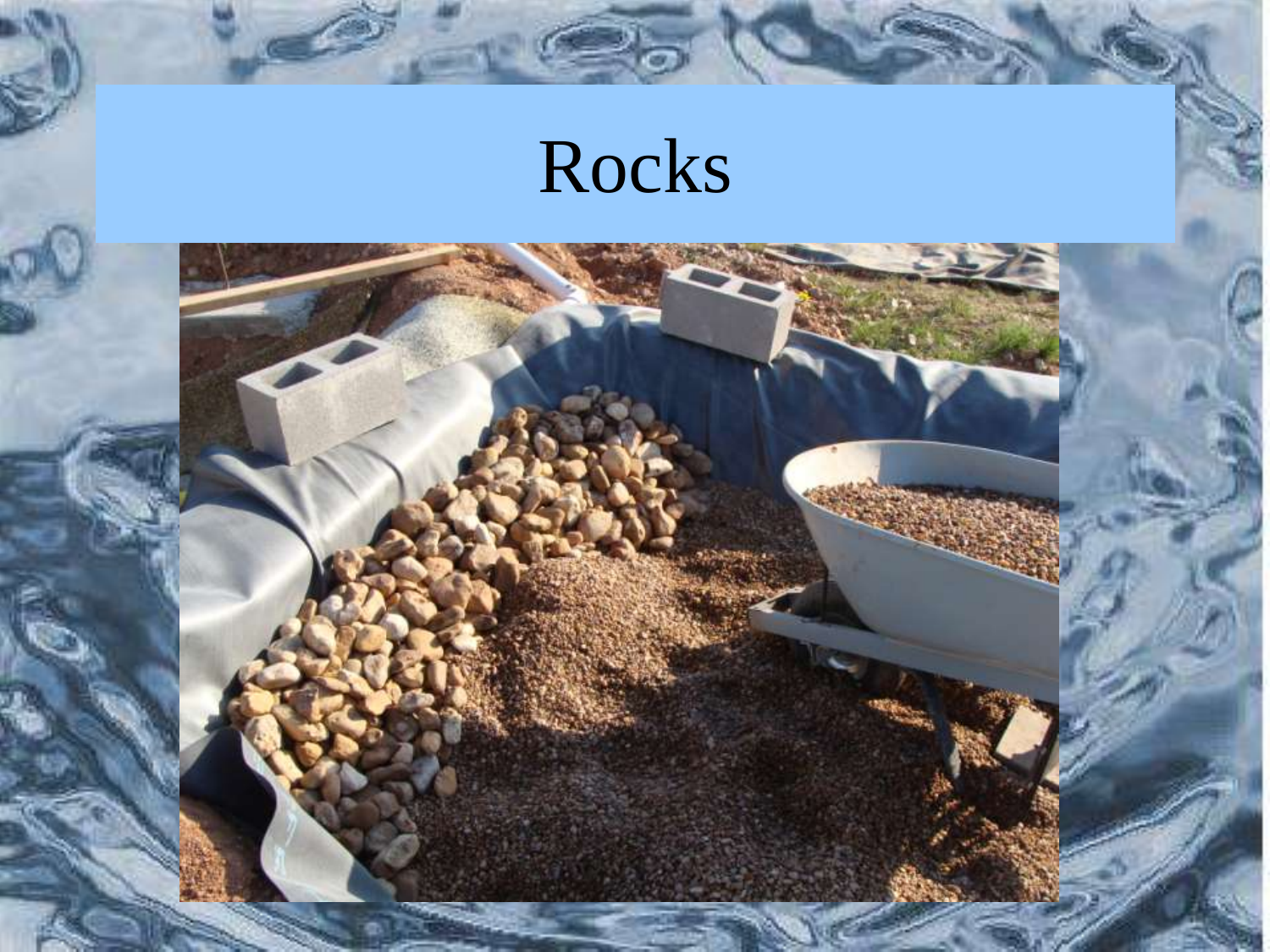#### Waterfall and stream

- Waterfall filter box or rocks only
- 1 foot liner overlap to stream or bog
- 1 foot liner over lap from stream/bog to pond
- Sides of stream/bog must be built high enough to keep water from overflowing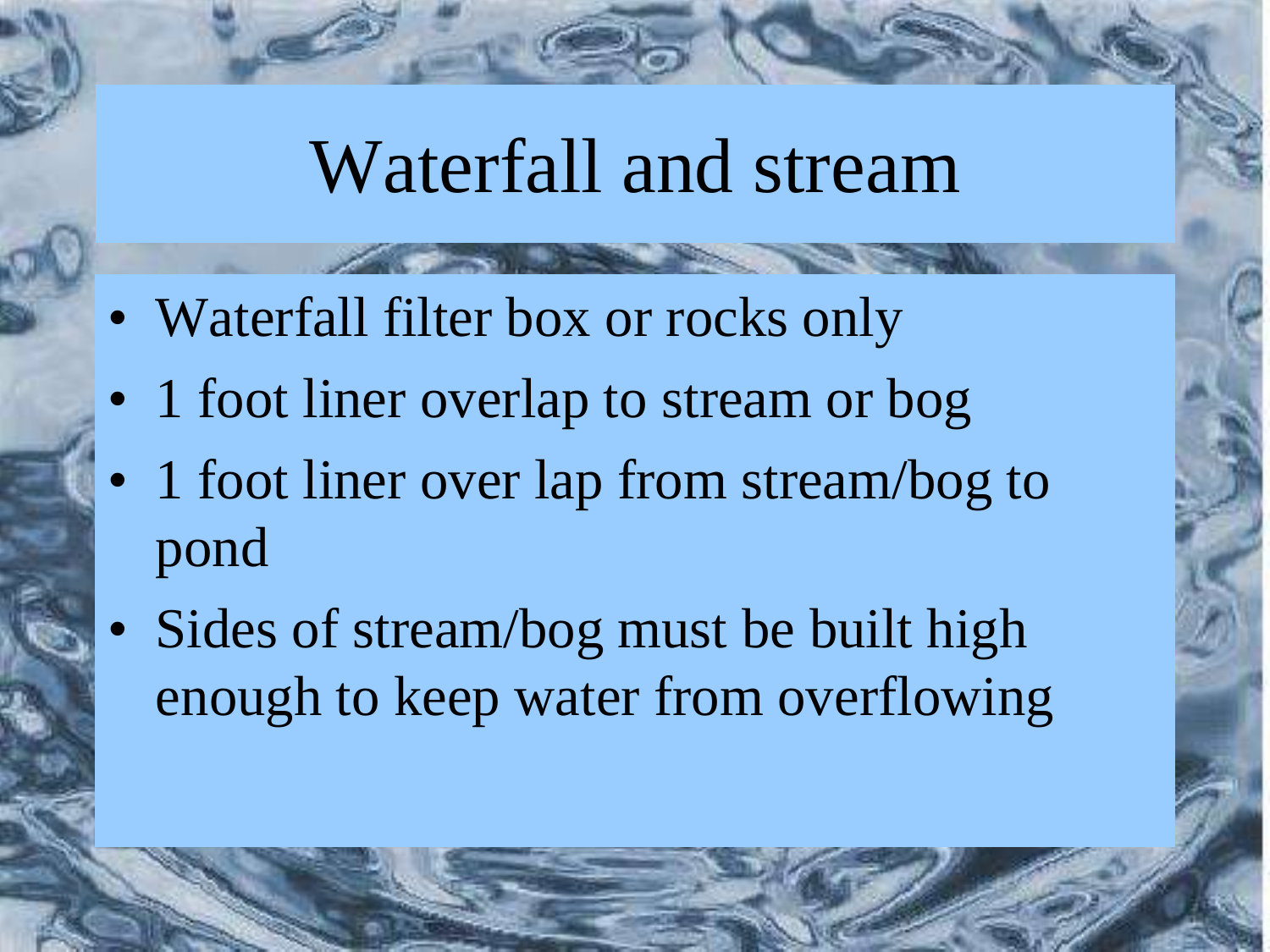## Bog

- 12 to 18 inches deep
- Many builders install pipe manifold to force water to bottom of the bog
- 1 foot liner overlap to or from the bog
- Use 3/8 minimum pea rock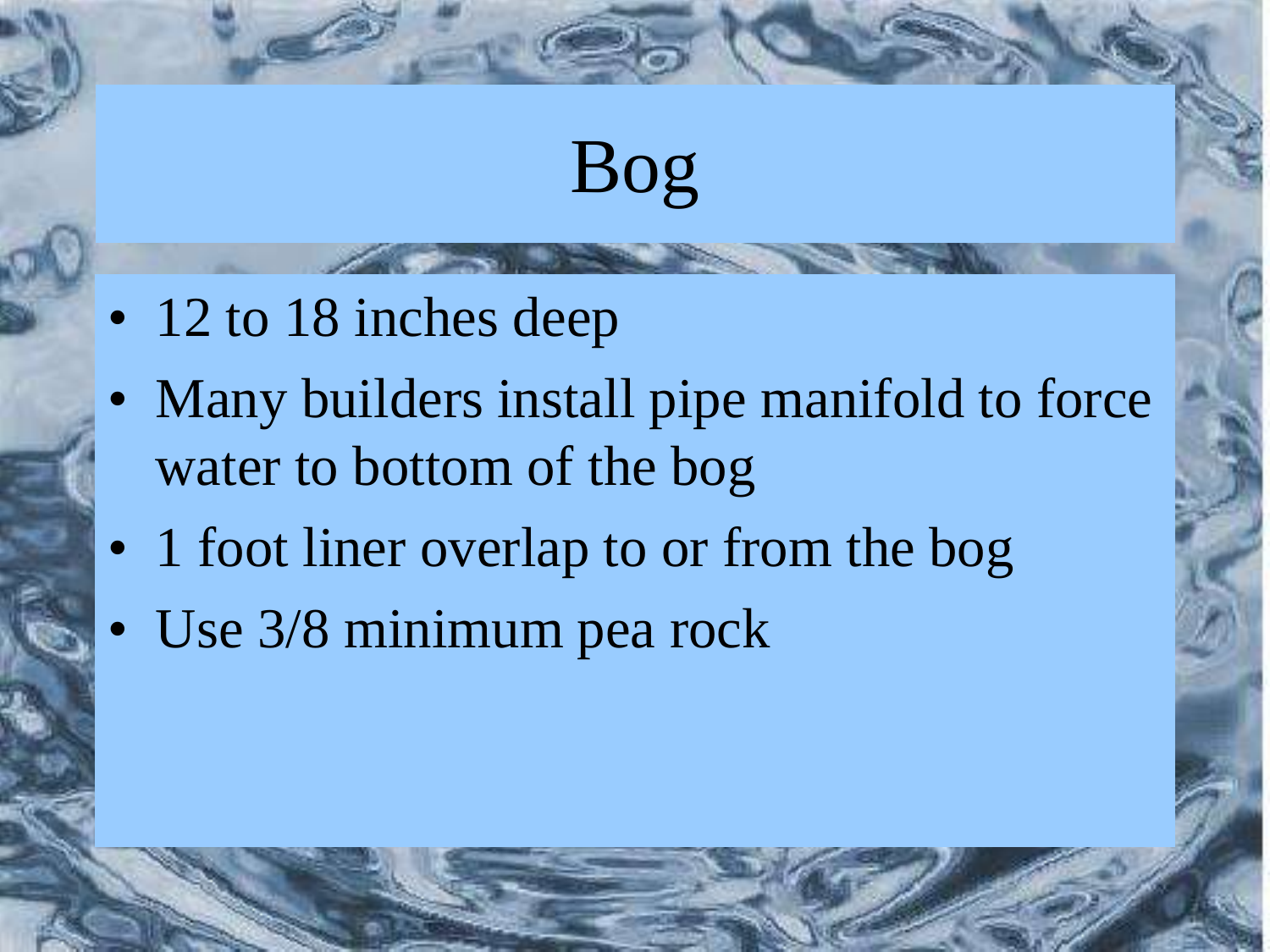## Filling the pond

- Temporary hold top overlap edge with bricks or rock
- Smooth out the liner as water fills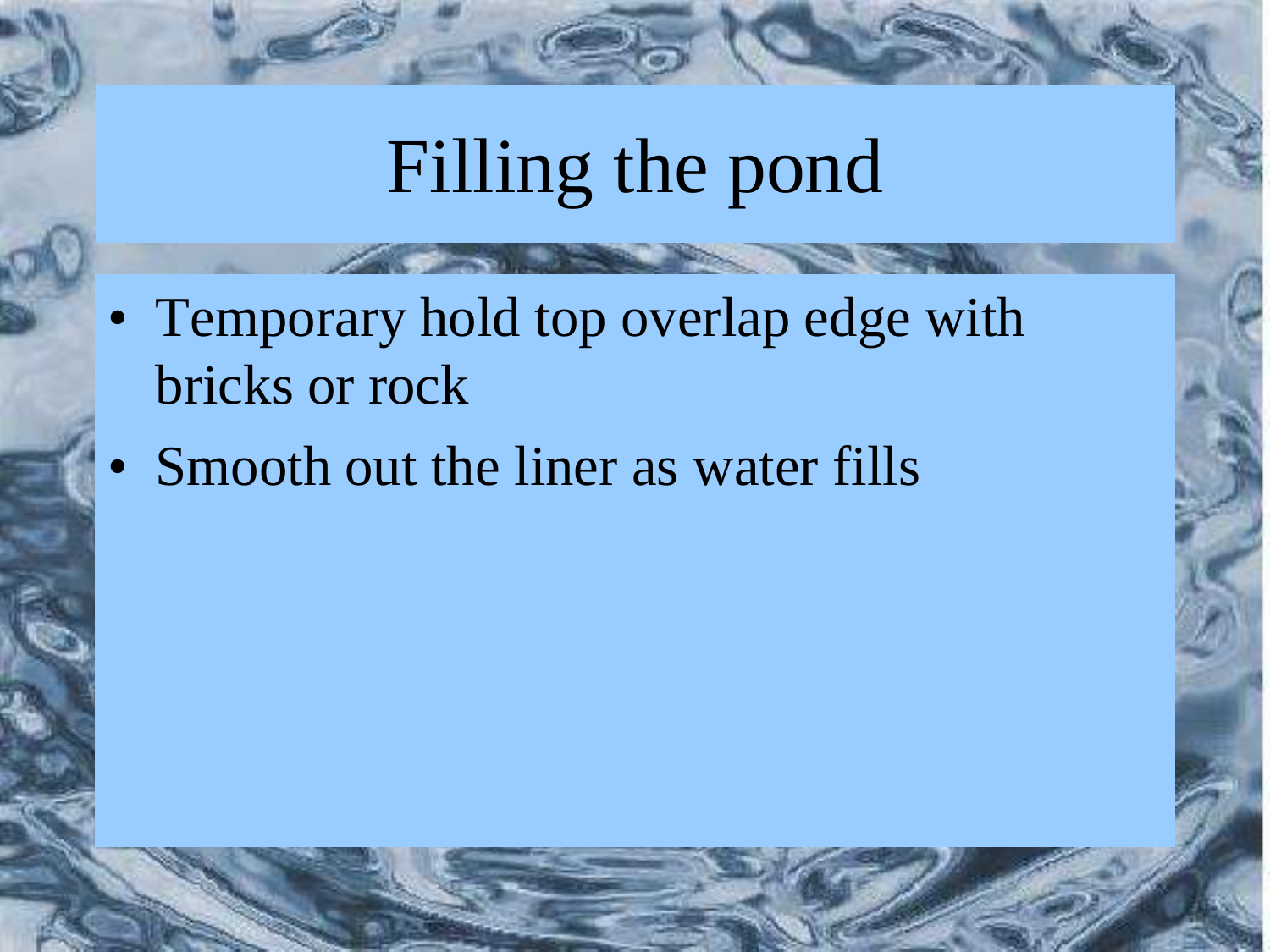### Pump installation

Submersible pumps may be done before filling the pond or may be done after the pond is filled.

Raise the pump 4 to 8 inches off the bottom and install opposite from water inlets (stream/bog) to achieve best water circulation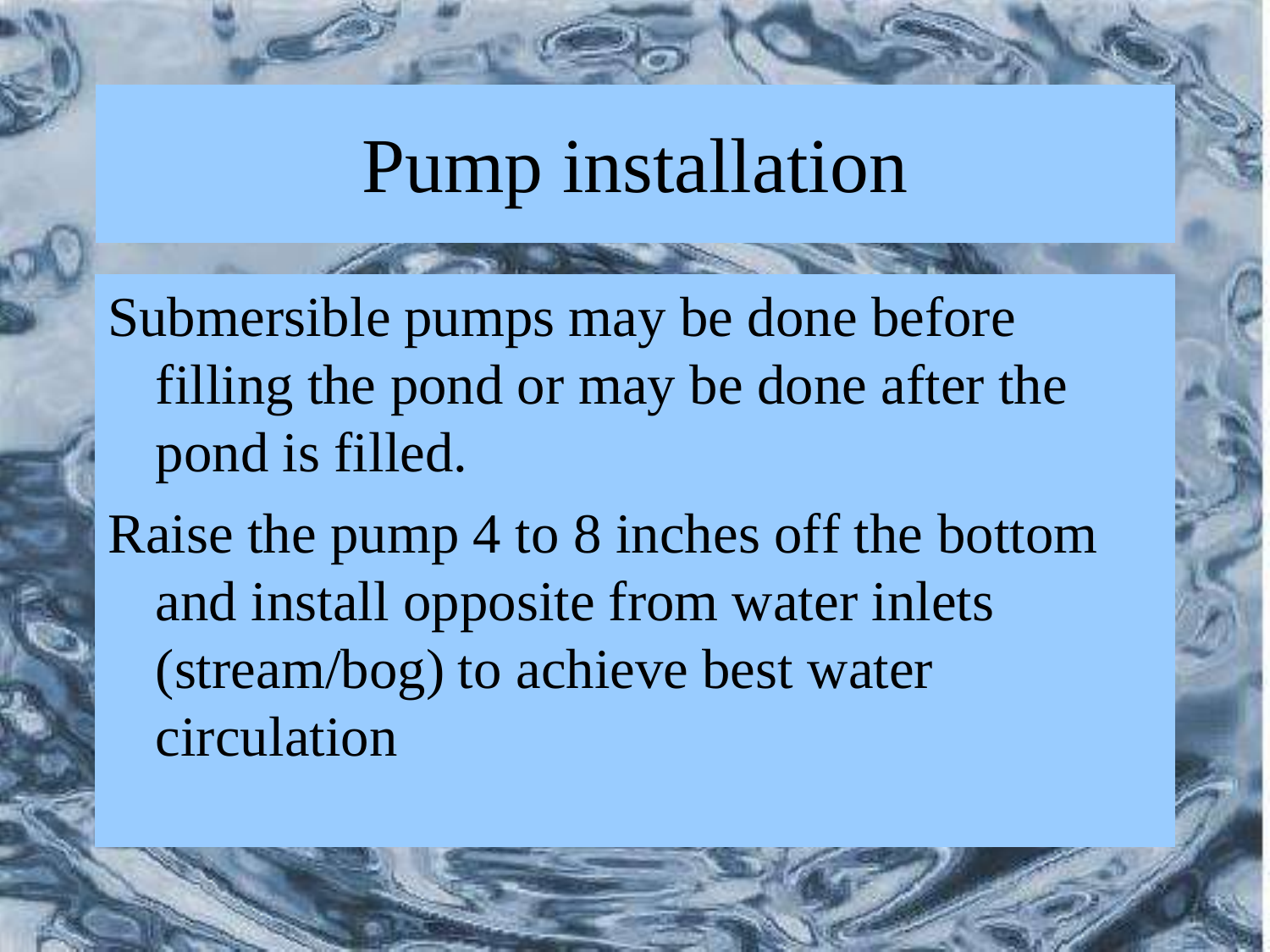## Size of Pump

Need to turn pond water over 1 to 2 hours—I prefer 1 hour

Pump gph (gallons per hour) are listed at 1 foot of head

So a bigger pump is needed for a higher waterfall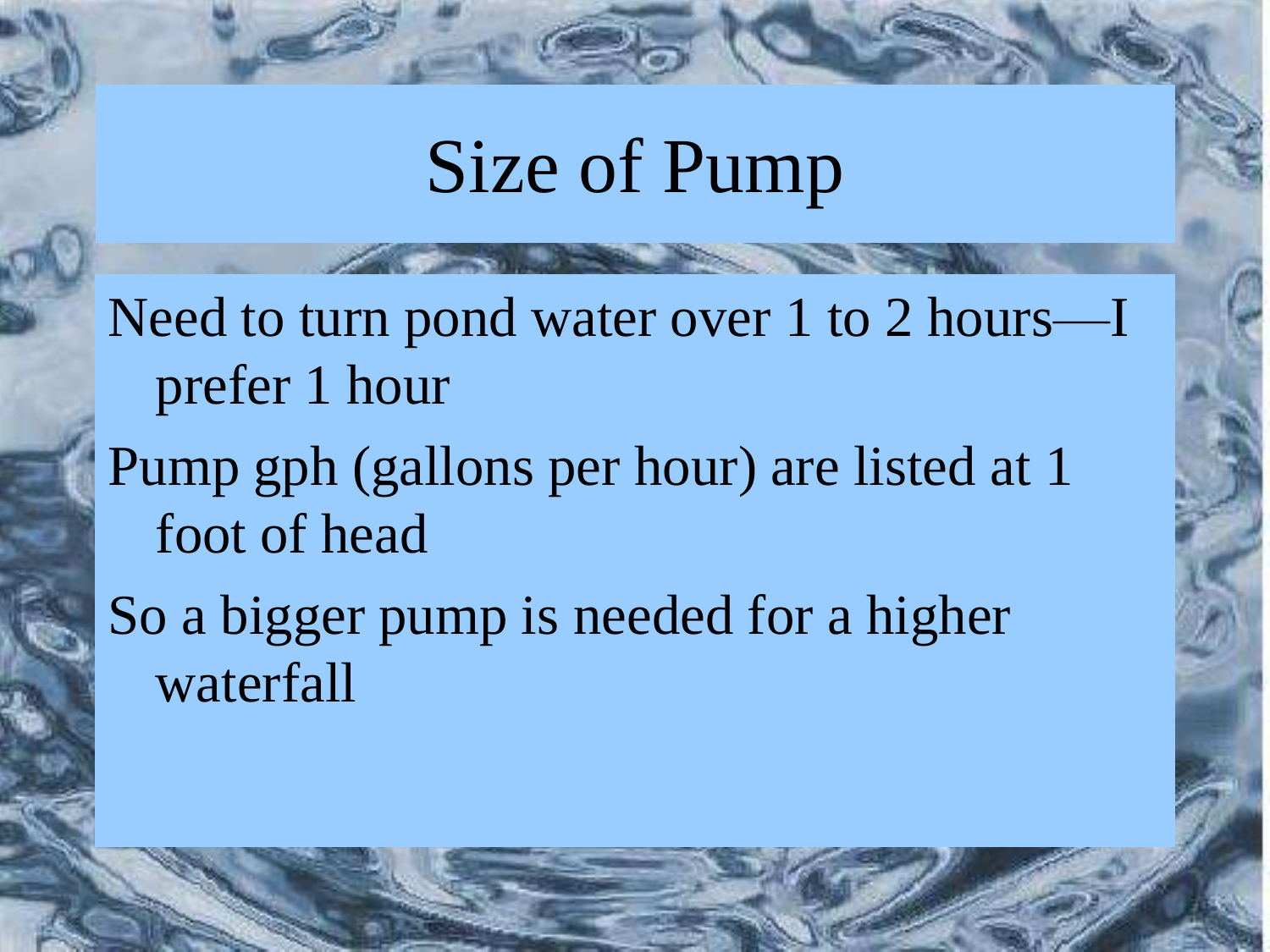## Size of pipe

Install largest pipe possible to reduce friction loss

Example: 1200 gph pump

- 1 inch pipe—friction loss 21.75 per 100ft
- 2 inch pipe—friction loss 0.76 per 100 ft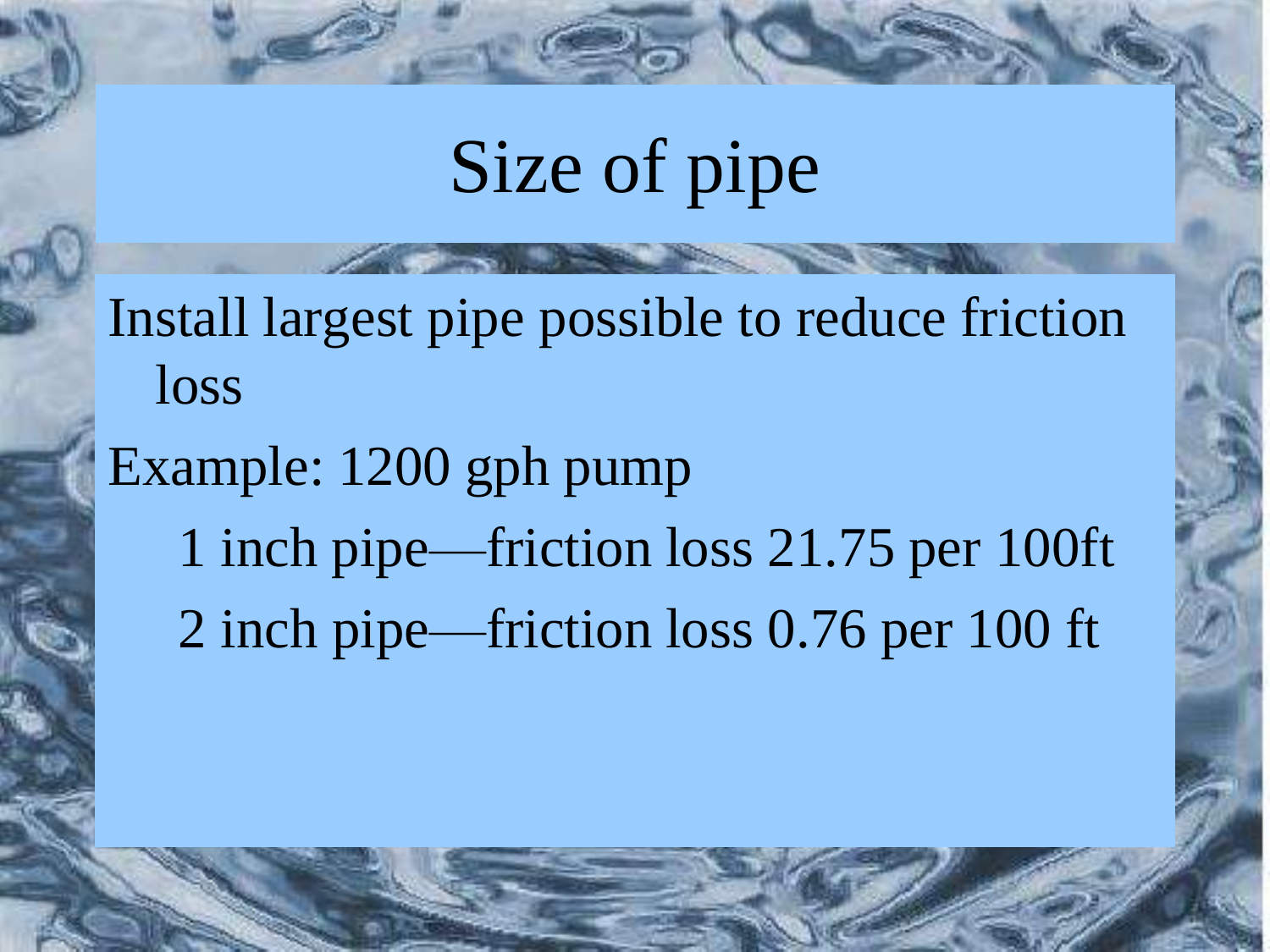## Covering Liner with rocks

• Rocks Mortar Stacked if stacking foam can be used to solidify and then camouflaged with paint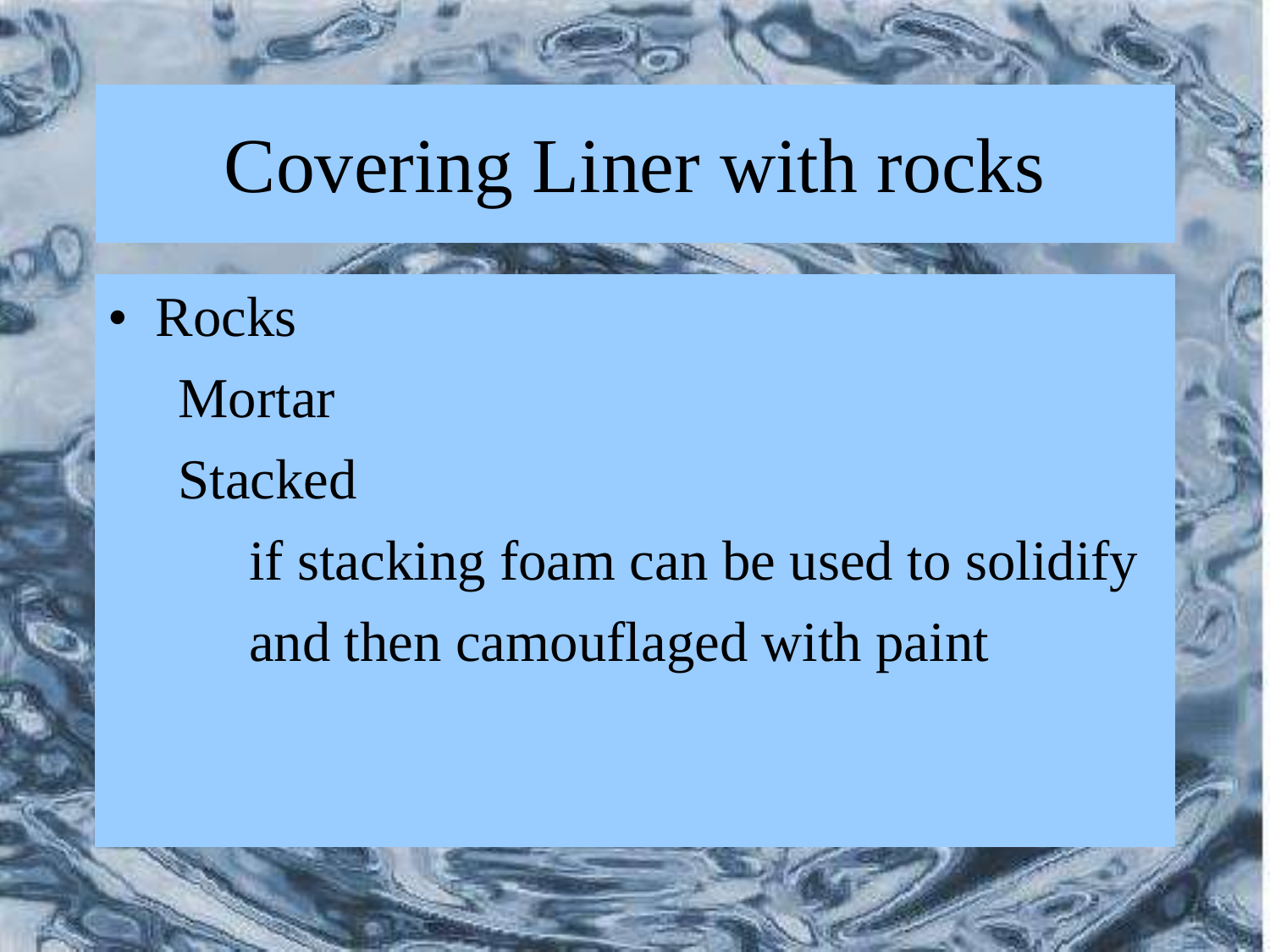## Rocks on Edge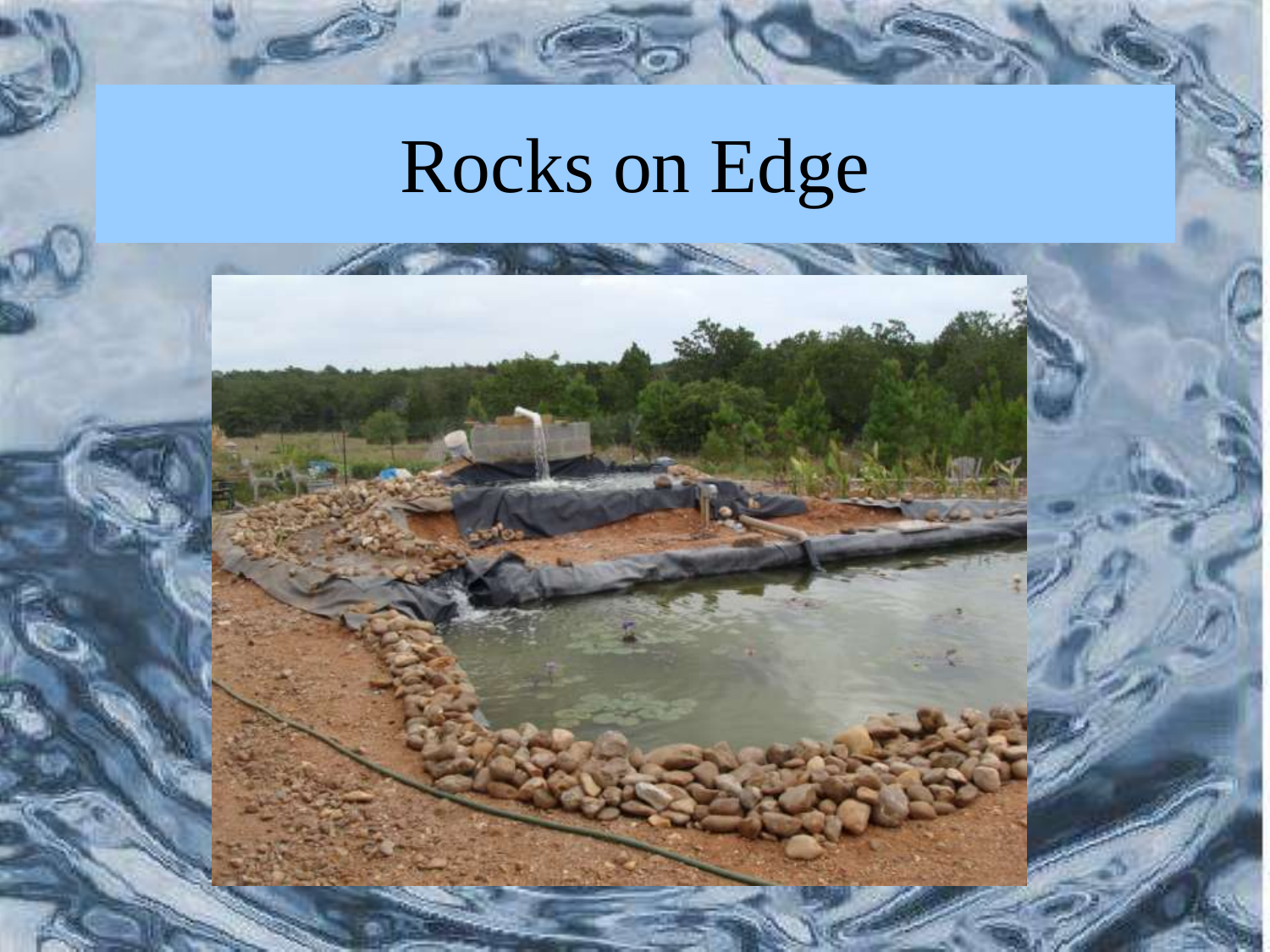# Planting the bog

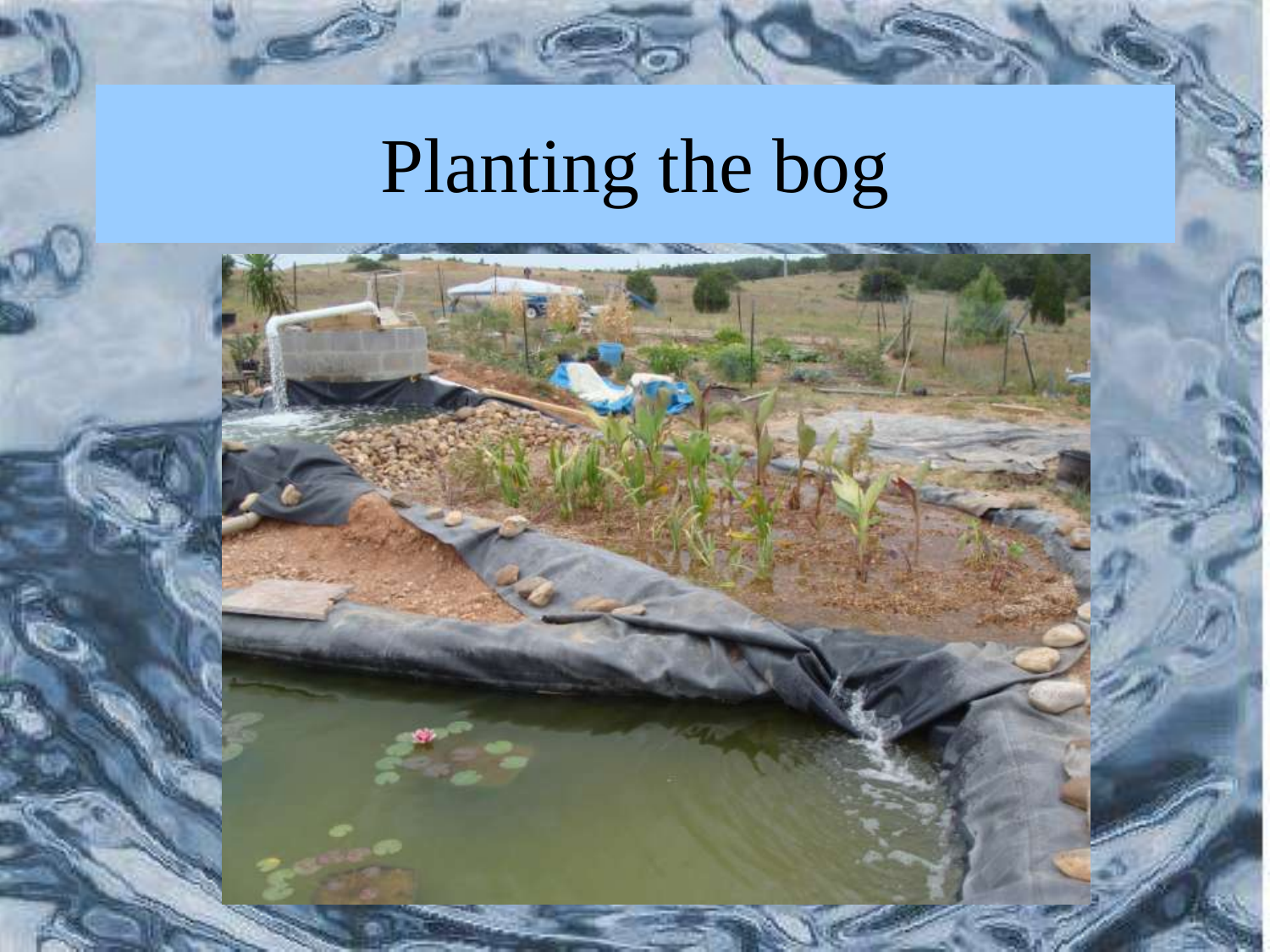## Rock stacking

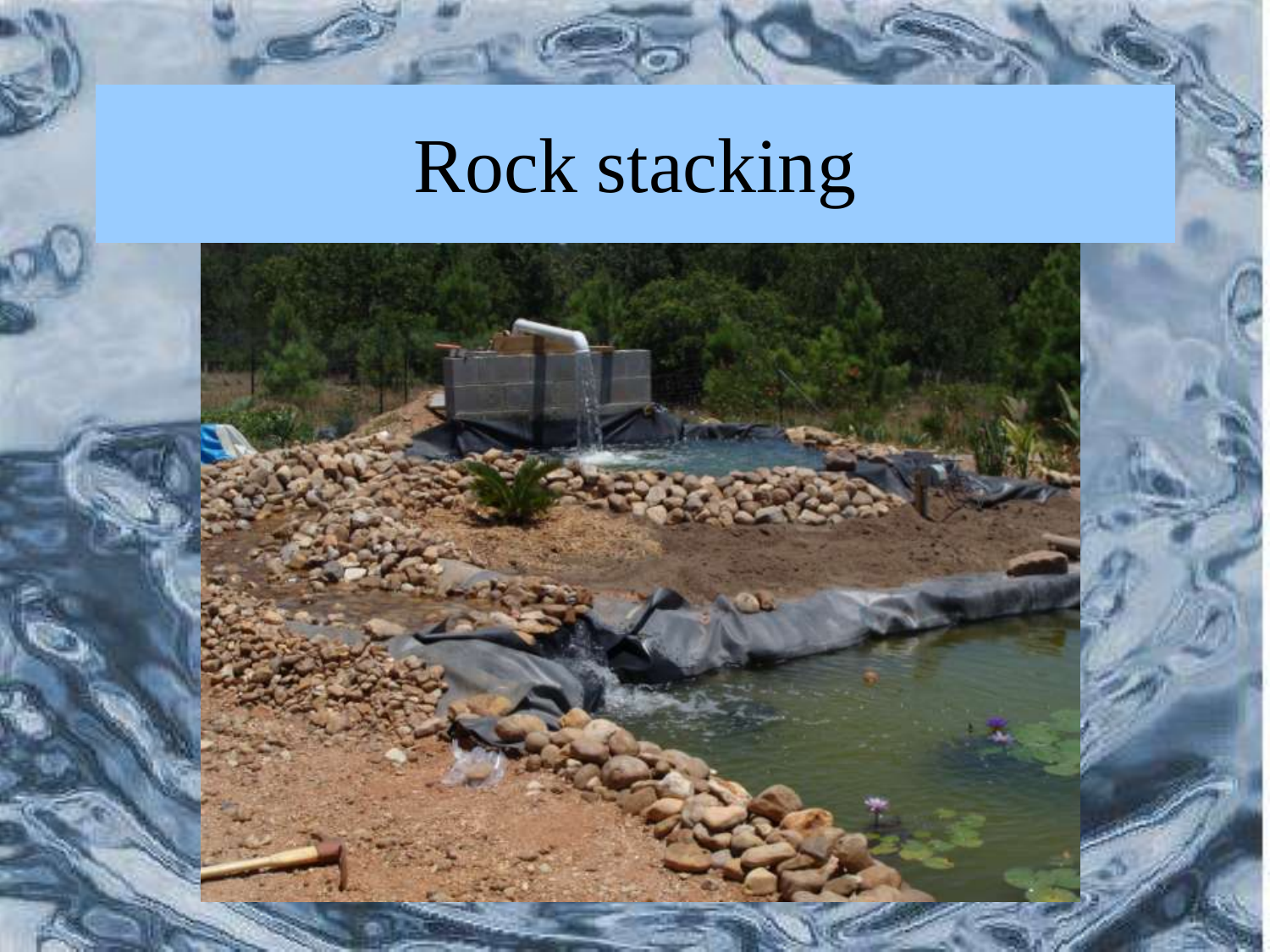### Planting Ponds

• Hardy Water Lilies Need to repot these if they become root bound and must fertilize regularly Pond tabs—2 tabs every 2 weeks Agriform 10 gm 2 every month Agriform 21 gm 1 every month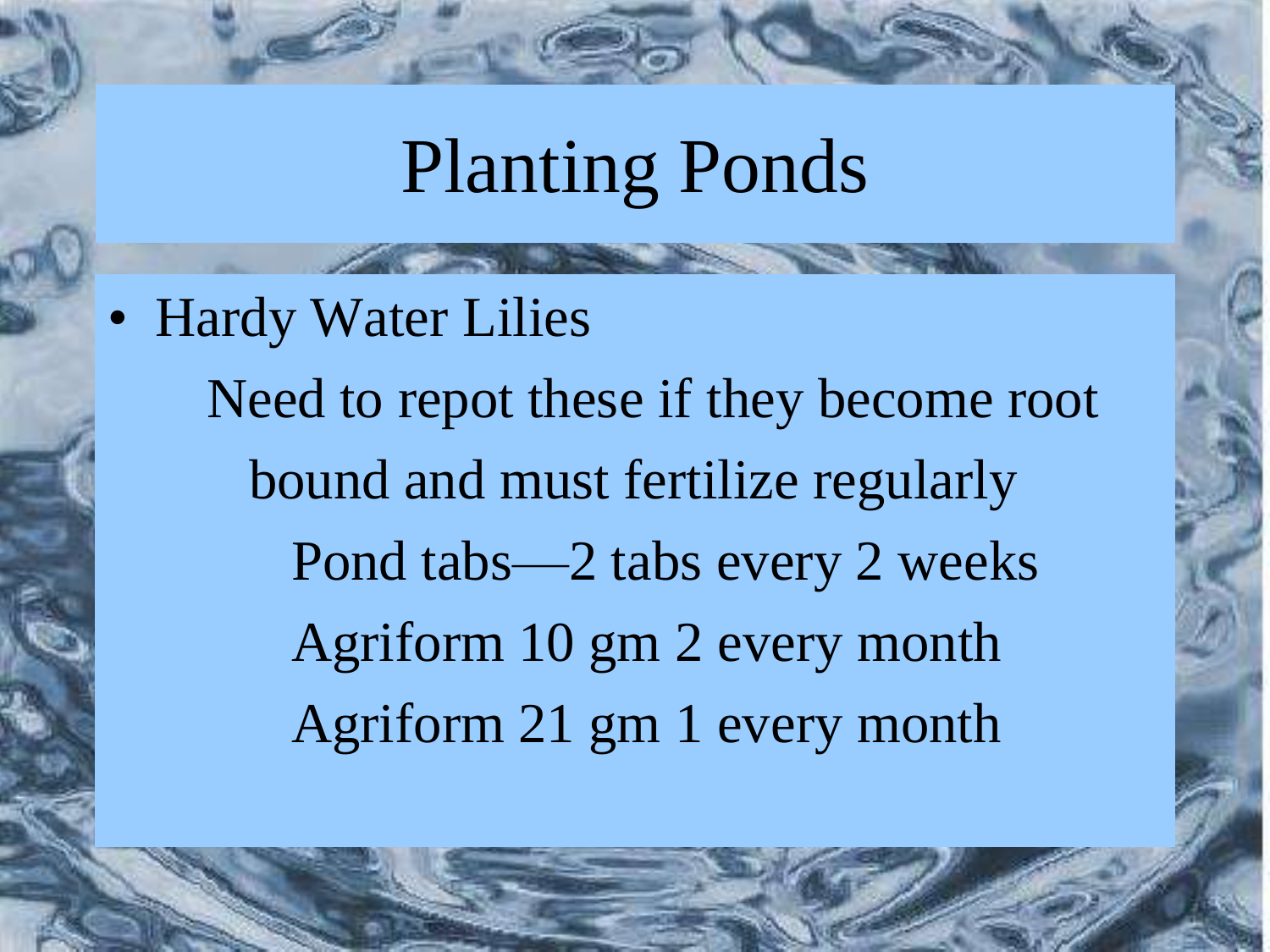### Hardy Lilies

- Bloom during the day from about 9am to about 4 pm
- Winterizing these is easy just drop the pots to the bottom of the pond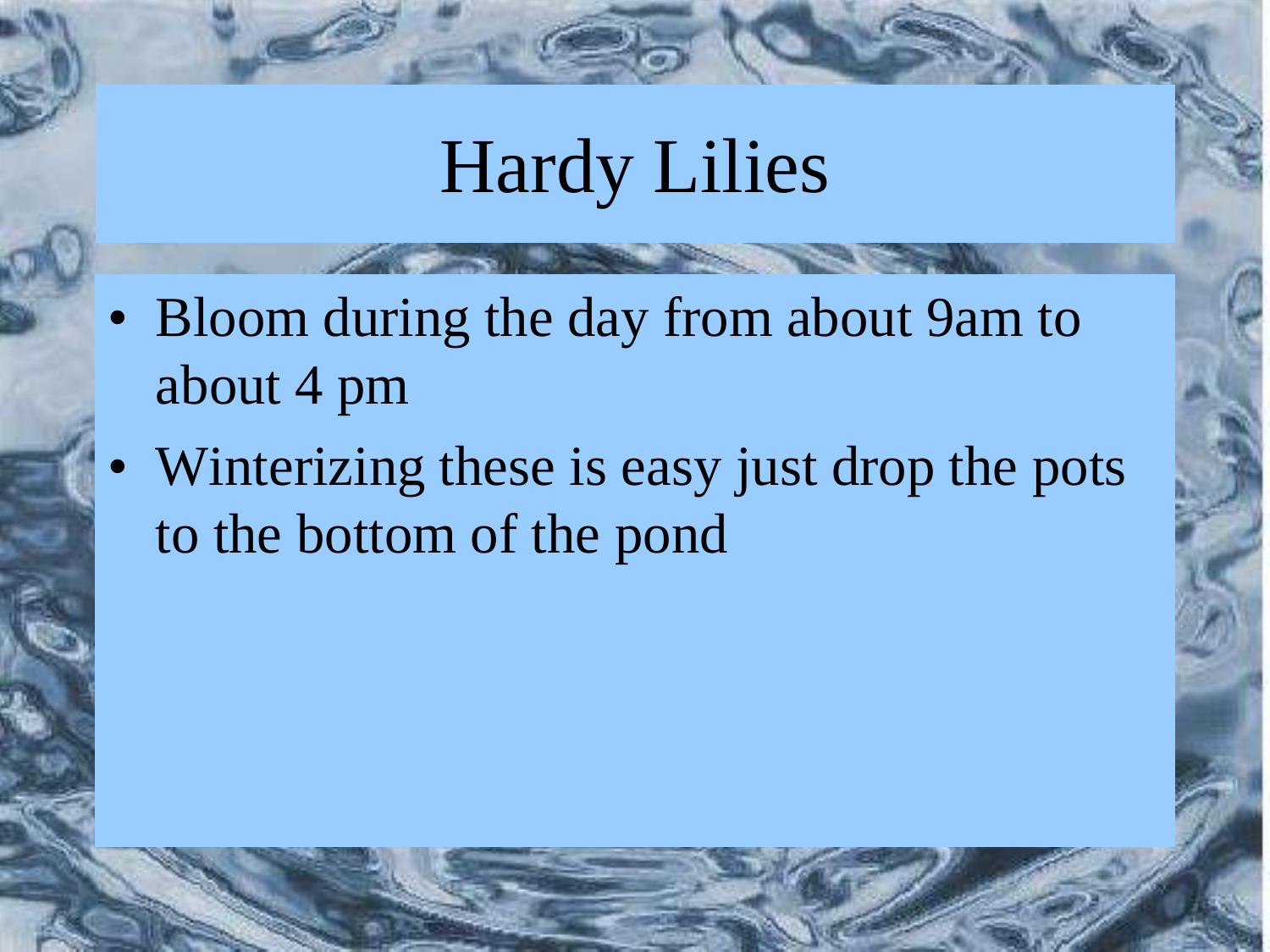## Tropical Plants

- Plant when the water temperature is 70 degrees.
- Fertilize same as hardy lilies
- Bloom about 8am to 8pm and there are some night blooming tropical plants that bloom from 9pm to 11am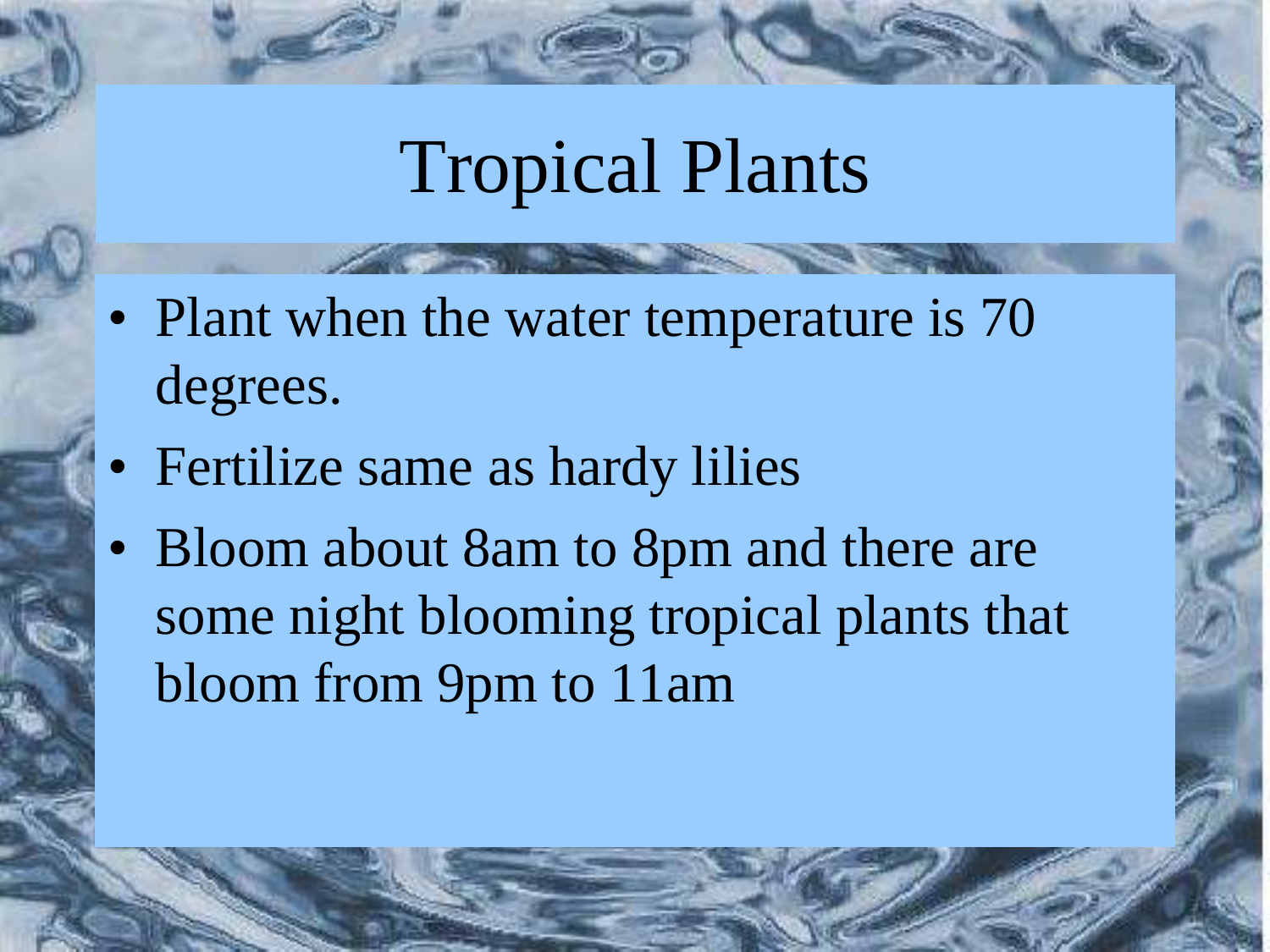### Tropicals and wintering

- Greenhouse
- Tank with heater 60 degree minimum
- Even in the winter some of these plants still need 10-14 hours of full spectrum lighting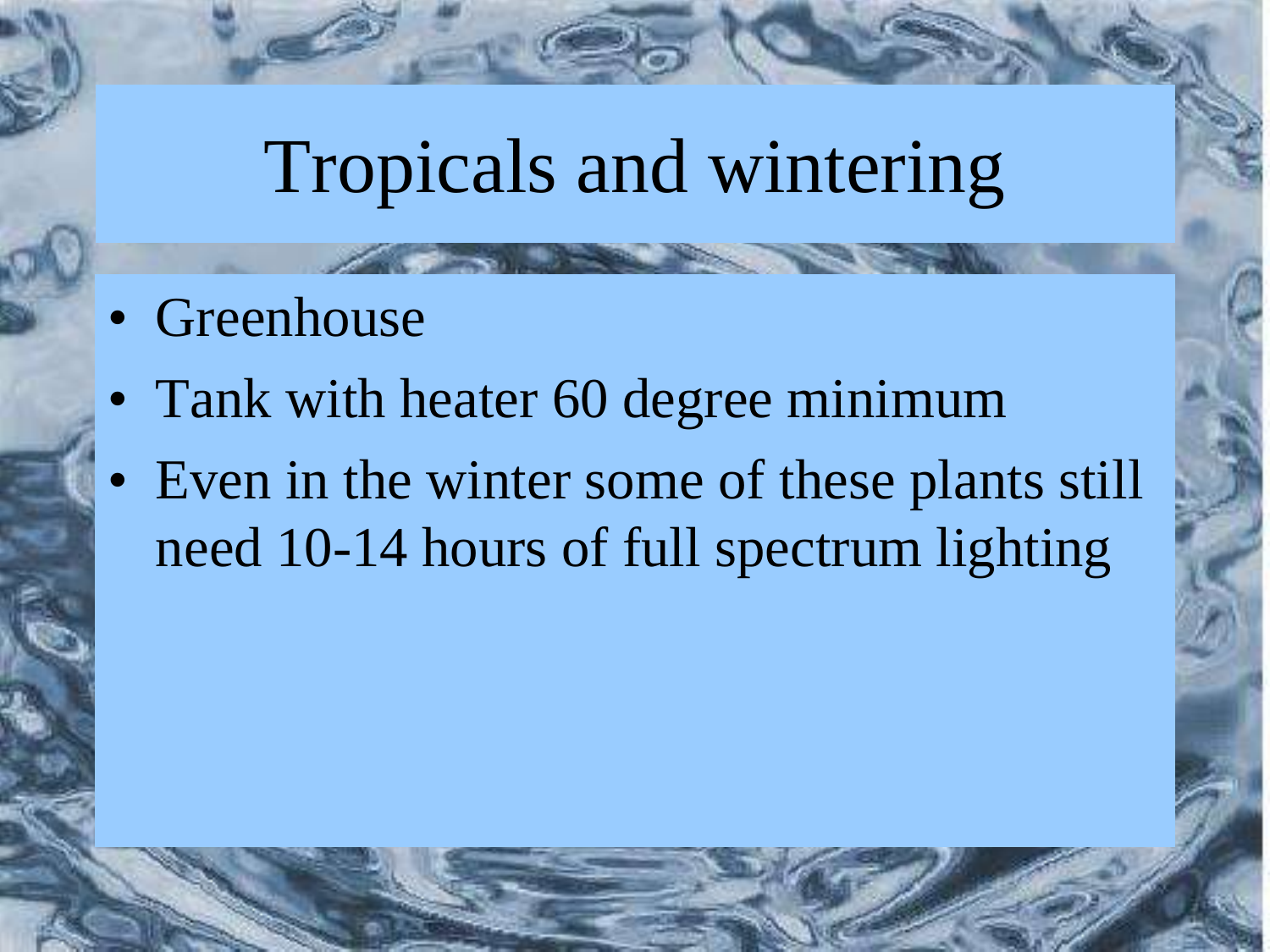### Submerged Aquatic Plants

- Provides shade, shelter, and spawning cover for fish
- **Anacharis**
- Hornwort
- Parrot Feather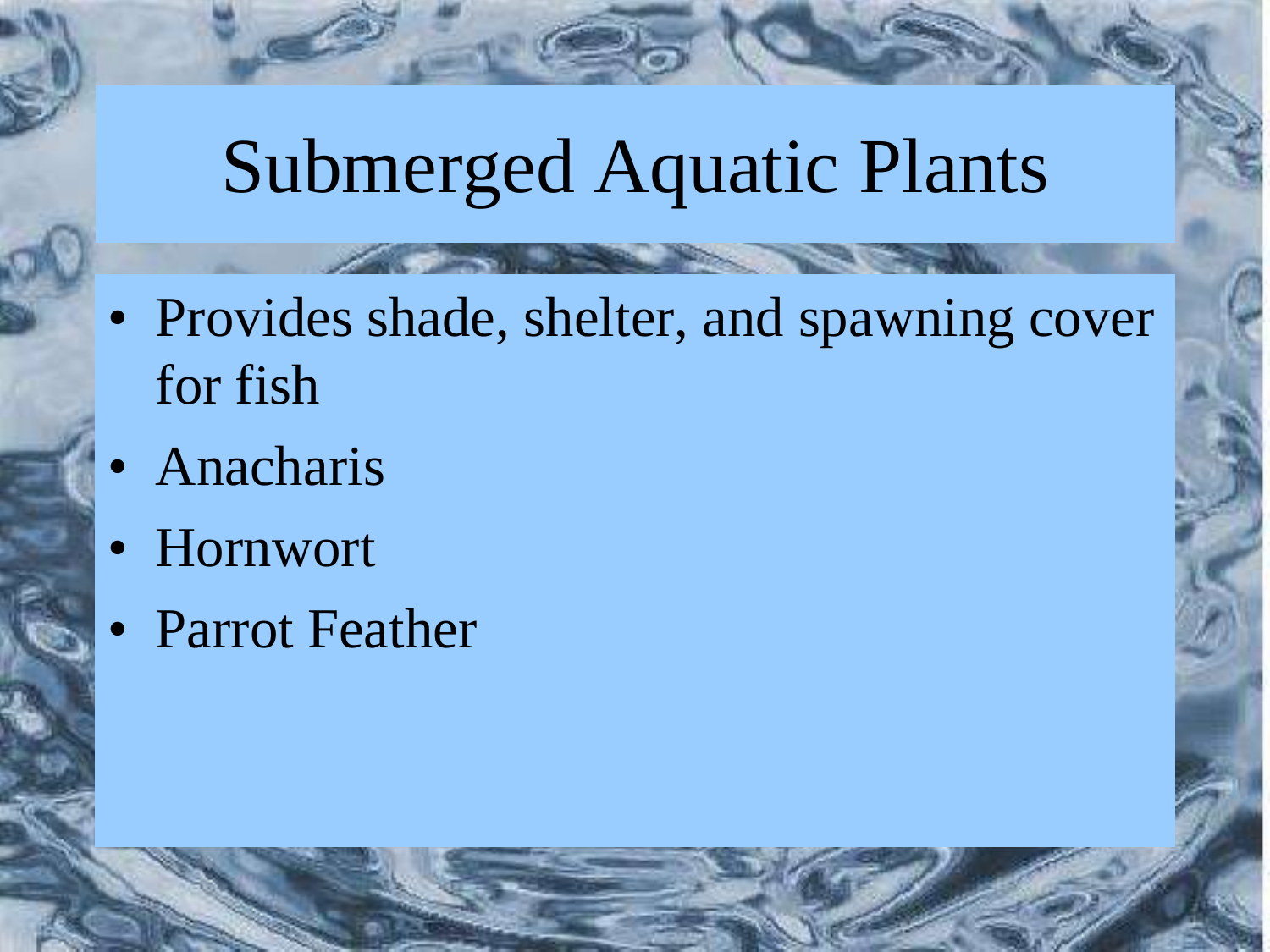## Floating Plants

- Water poppies
- Frog bit
- Sensitive Plant
- Snow flake
- Water hyacinth (illegal can be fined for possession in Texas)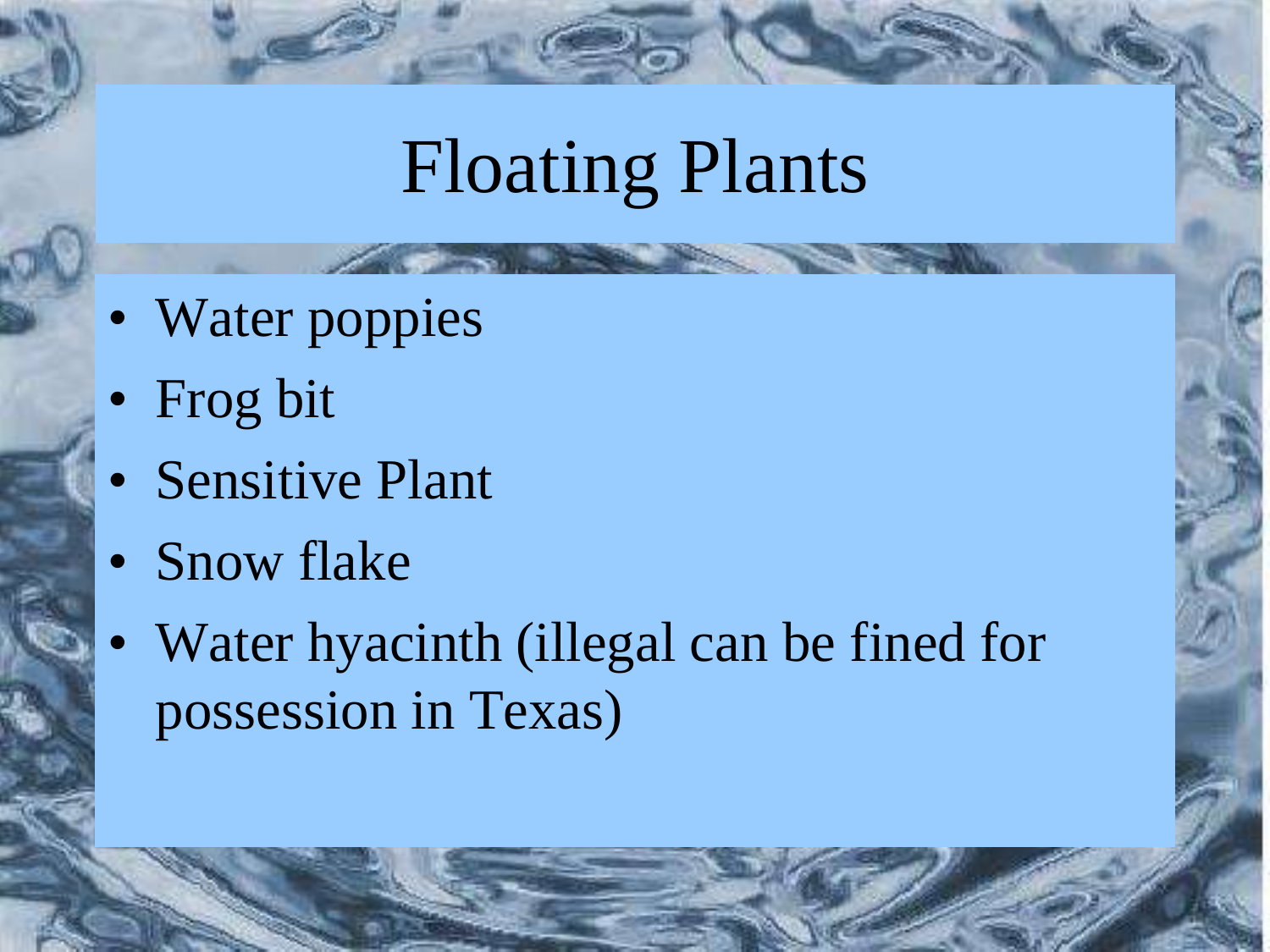## Bog Plants/Marginals

- 
- Swap lily Taro
- 
- 
- 
- 

• Canna Umbrella Palm • Horsetail Blackmagic Taro • Water mint Louisiana Iris • Pickerel weed Yellow Flag Iris • Lizard tail Dwarf Cattail

• Thalia best in pot in pond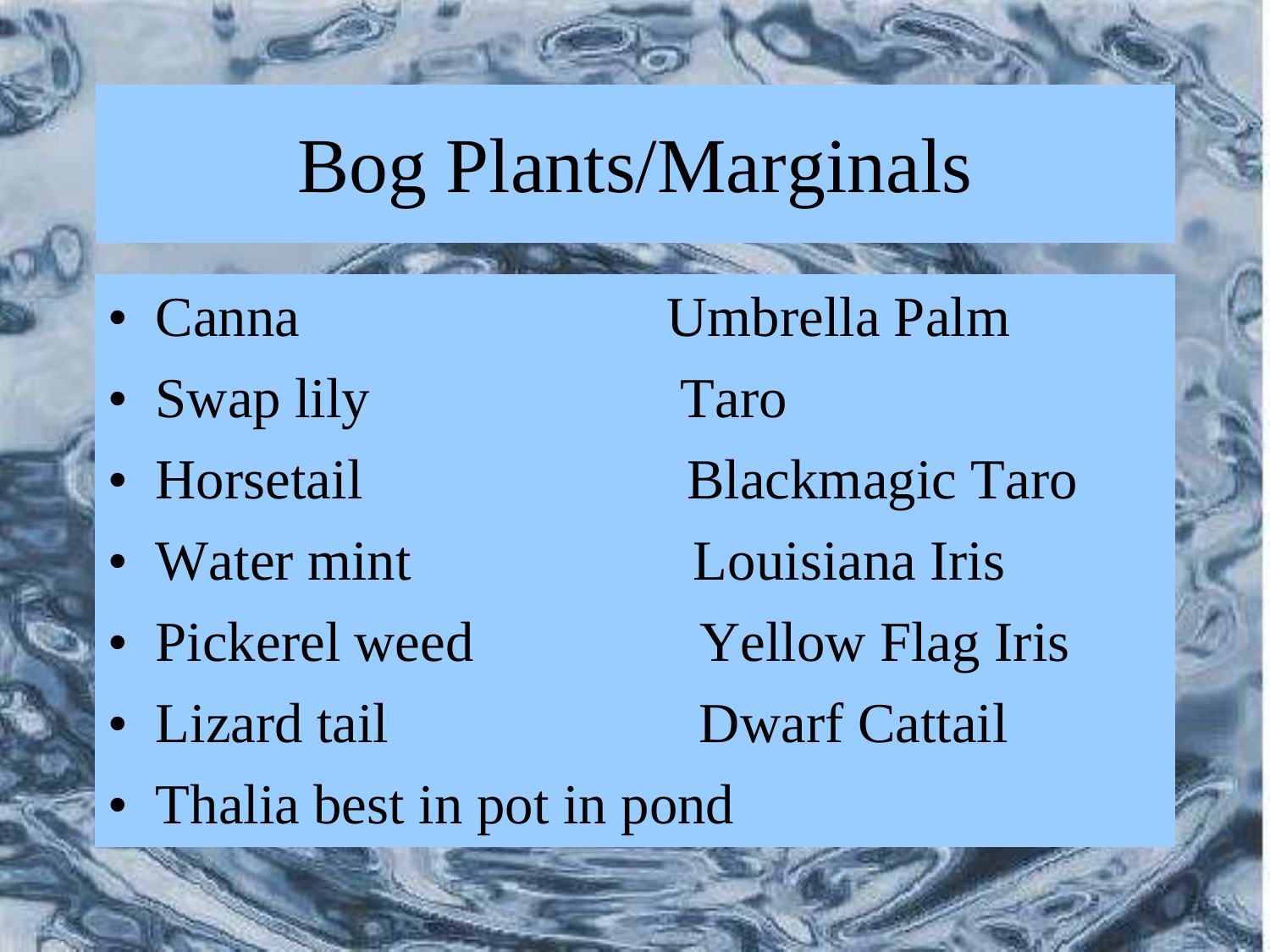### Fish

- Stocking level—1 square foot will support two inches of fish
- Feed no more than can be consumed in five minutes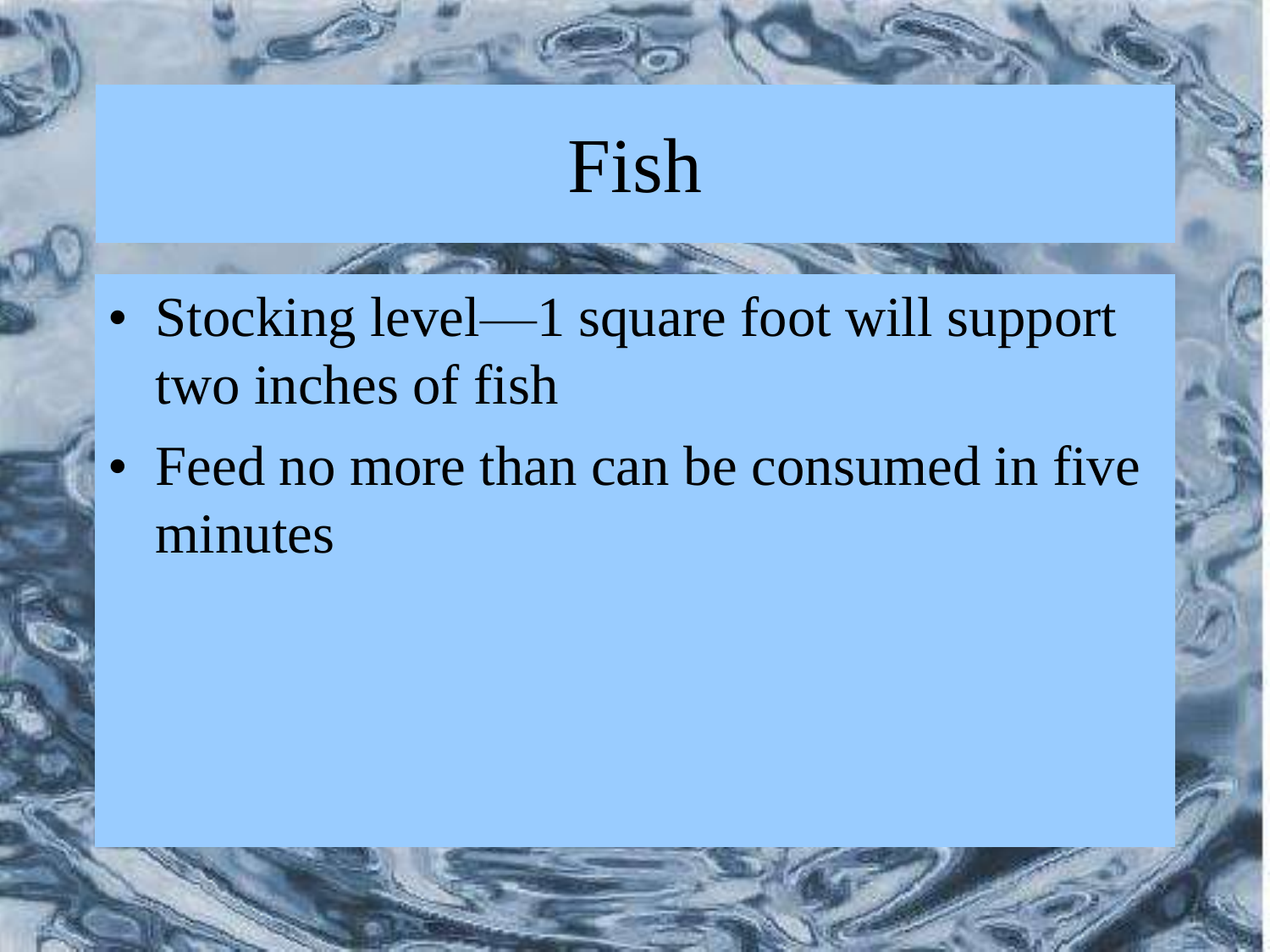## Types of Fish

- Koi
- Goldfish (several varieties)
- Shubunkin
- Rosy Reds (mosquito larvae control)
- Game fish not advisable because of disease transmission and overly aggressive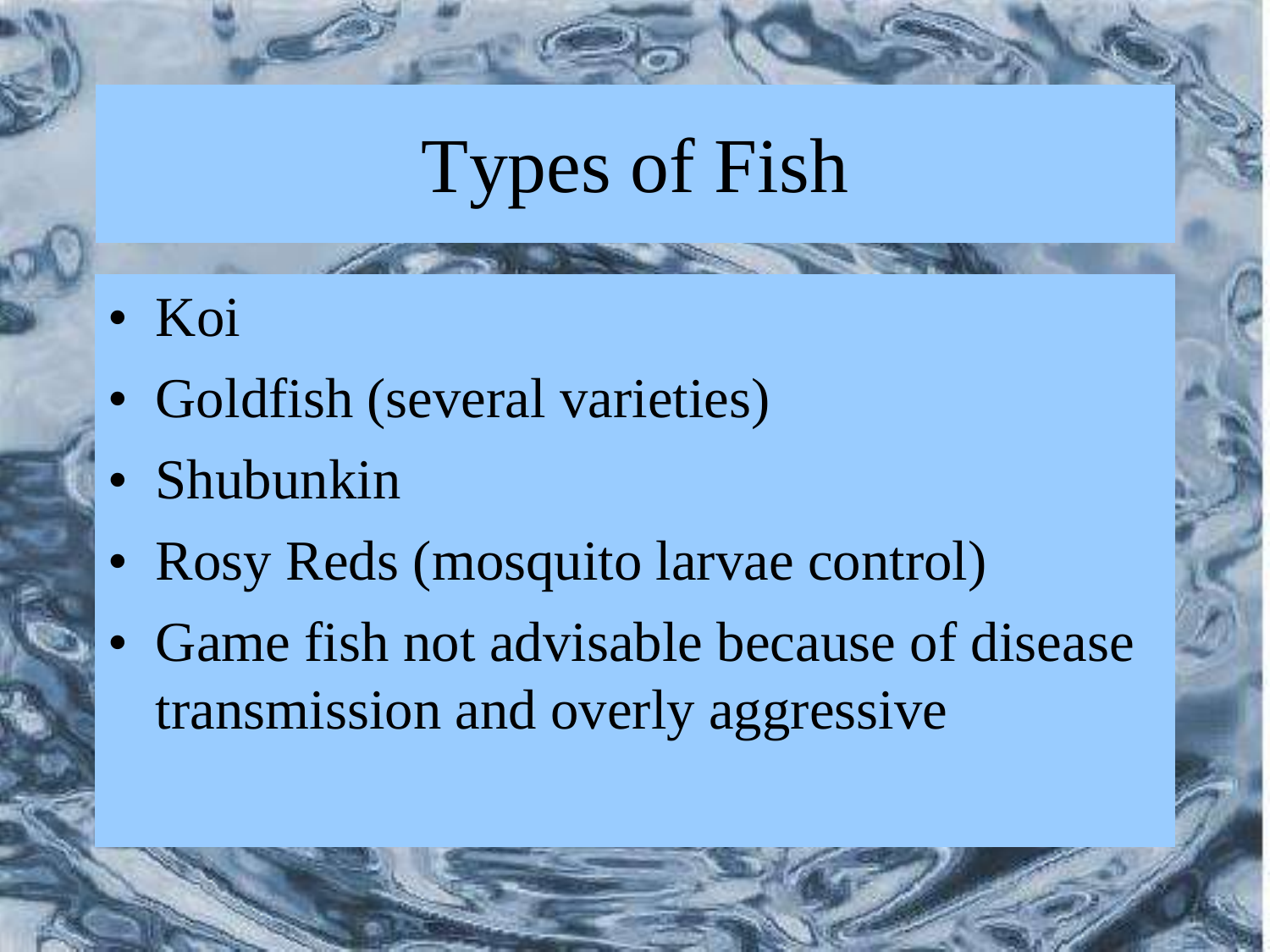#### Fish Predators

- Blue Herron (use a decoy)
- Raccoon –depth of 2 feet minimum and side walls should not be tapered so they can walk into the pond
- Snakes can eat the fish